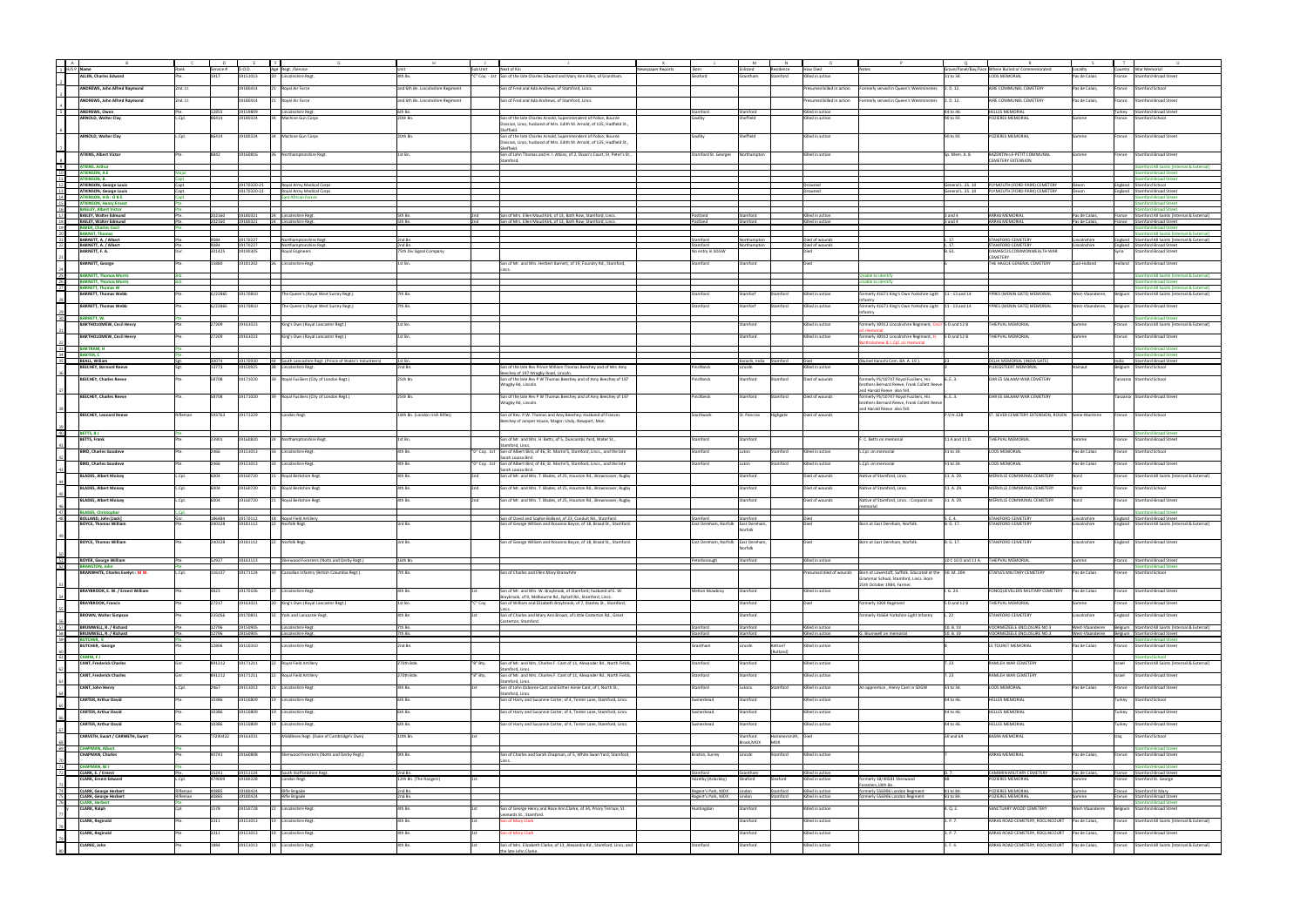|                  | :LARKE, Johr                                                     |                 |                     |                      | ncolnshire Regt.                                      |                                                        |                      | on of Mrs. Elizabeth Clarke, of 13, Alexandra Rd., Stamford, Lincs, and                                                        |                                  |                            |              | led in actior                        |                                                                                            |                           | AS ROAD CEMETERY, ROCLINCOURT                                | as de Calais,                  |                | ımford-Broad Streel                                                                |
|------------------|------------------------------------------------------------------|-----------------|---------------------|----------------------|-------------------------------------------------------|--------------------------------------------------------|----------------------|--------------------------------------------------------------------------------------------------------------------------------|----------------------------------|----------------------------|--------------|--------------------------------------|--------------------------------------------------------------------------------------------|---------------------------|--------------------------------------------------------------|--------------------------------|----------------|------------------------------------------------------------------------------------|
|                  | <b>CLARKE, Seaforth St. John</b>                                 |                 | 204640              | 19180326             | 19 Seaforth Highlands                                 | 2nd Bn.                                                |                      | ie late John Clarki                                                                                                            | Maldon, Surrey                   |                            |              |                                      |                                                                                            | 5. F. 24.                 | DUISANS BRITISH CEMETERY, ETRUN                              | Pas de Calais                  |                | <b>Stamford School</b>                                                             |
|                  |                                                                  |                 |                     |                      |                                                       |                                                        |                      | Son of Hugh St. John Clarke, of 49, Marchmont St., Bloomsbury, London.                                                         |                                  | Kingston-on<br>ames,       |              |                                      |                                                                                            |                           |                                                              |                                | France         |                                                                                    |
|                  |                                                                  |                 |                     |                      |                                                       |                                                        |                      |                                                                                                                                |                                  | Middx.                     |              |                                      |                                                                                            |                           |                                                              |                                |                |                                                                                    |
| 83               | <b>CLAYDON A.</b><br><b>CLOSE, William Collins</b>               | 2nd. Lt.        |                     | 10170320<br>120      | Northamptonshire Regt.                                | 3rd Bn.                                                |                      | attd. 6th Bn. Son of Robert Henry and emma Close, of Geeston House, Ketton,                                                    |                                  |                            |              | Killed in action                     |                                                                                            |                           | ARRAS MEMORIAL                                               | Pas de Calais,                 | ance           | mford School<br>Stamford School                                                    |
|                  |                                                                  |                 |                     |                      |                                                       |                                                        |                      | tamford, Lincs                                                                                                                 |                                  |                            |              |                                      |                                                                                            |                           |                                                              |                                |                |                                                                                    |
|                  | CLULEE, Cyril                                                    |                 | 2/857               | 19170616             | 23 New Zealand Field Artillery                        |                                                        |                      |                                                                                                                                |                                  |                            |              | Presumed killed in action            |                                                                                            | 2. B. 22                  | KANDAHAR FARM CEMETERY                                       | West-Vlaanderer                |                | Belgium Stamford School                                                            |
| 86               | <b>COLE, Albert John Henry</b>                                   | L.Cpl.          | 21217               | 19161225             | 26 Lincolnshire Regt.                                 | 1st Bn.                                                |                      | ion of Albert Cole, of 15, Tinwell Rd., Stamford, Lincs.                                                                       | Kettering                        | Stamford                   |              | Killed in action                     |                                                                                            | 31 to 34.                 | <b>LOOS MEMORIAL</b>                                         | Pas de Calais                  |                | France Stamford All Saints [Internal & External]                                   |
| 87               | <b>COLE. Albert John Henry</b>                                   | L.Cpl.          | 21217               | 19161225             | 26 Lincolnshire Regt                                  | 1st Bn.                                                |                      | ion of Albert Cole, of 15, Tinwell Rd., Stamford, Lincs.                                                                       | Kettering                        | Stamford                   |              | Killed in action                     |                                                                                            | 31 to 34.                 | <b>LOOS MEMORIA</b>                                          | Pas de Calais                  |                | rance Stamford-Broad Street                                                        |
| 88<br>89         | <b>COLE, Charles</b><br>COLE, E                                  |                 |                     |                      |                                                       |                                                        |                      |                                                                                                                                |                                  |                            |              |                                      |                                                                                            |                           |                                                              |                                |                | ford-Broad Stree<br>ford-Broad Stre                                                |
| 90               | COLE, J. E. / John Edward                                        |                 | 16420               | 19160107             | Machine Gun Corps (Infantry                           | 1st. Coy.                                              |                      | Iusband of Eugenie Cole, of 32, Hartoft St., Fulford Rd., York.                                                                | Stamford, All Saints             | York                       |              | Died of wounds                       | merly 9447, West Yorks Regt                                                                | 4. A. 30A                 | LIJSSENTHOEK MILITARY CEMETERY                               | West-Vlaanderen                | elgium         | Stamford-Broad Street                                                              |
| 91               | <b>COLE, John Henry</b>                                          |                 |                     |                      |                                                       |                                                        |                      |                                                                                                                                |                                  |                            |              |                                      |                                                                                            |                           |                                                              |                                |                | nford-Broad Street                                                                 |
|                  | COLLIN, John Parker                                              | L.Cpl. / Cpl    | 201778              | 19181023             | Lincolnshire Regt.                                    | 2nd Bn.                                                |                      | Son of Susan Ann Robson (formerly Collin), of 10, Priory Rd., Stamford,<br>incs, and the late Frank Collin                     | Easton, Northants                | Stamford                   |              | Killed in action                     | Native of Easton-on-the-Hill, Northants.                                                   | 2. F. 6.                  | MONTAY-NEUVILLY ROAD CEMETERY,<br>MONTAY                     | Nord                           | rance          | <b>Stamford-Broad Street</b>                                                       |
| 93               | <b>COOK, Charles</b>                                             |                 |                     |                      |                                                       |                                                        |                      |                                                                                                                                |                                  |                            |              |                                      |                                                                                            |                           |                                                              |                                |                | nford St Mary                                                                      |
|                  | <b>CORNELL, Leslie</b>                                           |                 | 3/10424             | 19150925<br>27       | Northamptonshire Regt.                                | 1st Bn.                                                |                      | Son of Mrs. Jane Cornell, of 14, Lumby's Terrace, Water St., Stamford,                                                         | Stamford, St. Martins            | Stamford                   |              | Killed in action                     |                                                                                            | 91 to 93.                 | <b>LOOS MEMORIAL</b>                                         | Pas de Calais                  | ance           | <b>Stamford-Broad Street</b>                                                       |
| 95               | <b>COULSON, J</b>                                                |                 |                     |                      |                                                       |                                                        |                      |                                                                                                                                |                                  |                            |              |                                      |                                                                                            |                           |                                                              |                                |                | amford-Broad Street                                                                |
|                  | COWIE, A. W. S. / Arthur William Spring                          | 2nd. Lt.        |                     | 19160708             | Lincolnshire Regt.                                    | 7th Bn.                                                |                      |                                                                                                                                |                                  |                            |              | Gilled in action                     |                                                                                            | 7. H. 7.                  | DANTZIG ALLEY BRITISH CEMETERY,                              | Somme                          | rance          | Stamford School                                                                    |
|                  | COWIE, A. W. S. / Arthur William Spring                          | 2nd. Lt.        |                     | 19160708             | Lincolnshire Regt.                                    | 7th Bn.                                                |                      |                                                                                                                                |                                  |                            |              | Gilled in action                     |                                                                                            | '. H. 7.                  | MAMETZ<br>DANTZIG ALLEY BRITISH CEMETERY,                    | omme                           | rance          | Stamford-Broad Street                                                              |
|                  |                                                                  |                 |                     |                      |                                                       |                                                        |                      |                                                                                                                                |                                  |                            |              |                                      |                                                                                            |                           | MAMFT7                                                       |                                |                |                                                                                    |
| 98<br>99         | <b>COZENS, Arthur</b><br><b>COZENS, Arthur</b>                   |                 | 10079<br>10079      | 19160809<br>19160809 | Lincolnshire Reg<br>Lincolnshire Reg                  | 6th Bn.<br>6th Bn                                      |                      |                                                                                                                                | Stamford<br>Stamford             | Stamford<br>Stamford       |              | Killed in action<br>Killed in action |                                                                                            | 206                       | <b>HELLES MEMORIA</b><br><b>HELLES MEMORIA</b>               |                                | urkev          | Stamford All Saints [Internal & External]                                          |
| 100              | <b>CROFT, John William</b>                                       |                 | 37360               | 19170609             | South Lancashire Regt. (Prince of Wales's Volunteers) | 8th Bn                                                 |                      |                                                                                                                                | Casterton, Rutland               | Stamford                   |              | Killed in action                     | rmerly 186119 Royal Engineers                                                              |                           | YPRES (MENIN GATE) MEMORIAL                                  | West-Vlaanderer                | urkey          | Stamford-Broad Street<br>Belgium Stamford All Saints [Internal & External]         |
|                  | <b>CROFT, John William</b>                                       |                 | 37360               | 19170609             | South Lancashire Regt. (Prince of Wales's Volunteers) | 8th Bn.                                                |                      |                                                                                                                                | Casterton, Rutland               | Stamford                   |              | Killed in action                     | pper on memorial, formerly 186119 Royal 37                                                 |                           | YPRES (MENIN GATE) MEMORIAL                                  | West-Vlaanderen                |                | Belgium Stamford-Broad Street                                                      |
|                  | <b>CROUTER, Frank</b>                                            |                 | 10774               | 19150809             |                                                       |                                                        |                      |                                                                                                                                | New England, Northants Stamford. |                            |              | Killed in action                     | ıgineers                                                                                   | 44 to 46.                 | <b>IELLES MEMORIAL</b>                                       |                                | urkey          | Stamford-Broad Street                                                              |
|                  |                                                                  |                 |                     |                      |                                                       |                                                        |                      |                                                                                                                                |                                  |                            |              |                                      |                                                                                            |                           |                                                              |                                |                |                                                                                    |
| 103              | <b>CROWN, Frederick</b><br><b>CUMMINS, Bernard</b>               | C.S.M.          | 9056                | 19170415             | <b>Lincolnshire Regt</b>                              | 8th Bn.                                                |                      | Son of the late William and Margaret Cummins, of Prince of Wales Inn,                                                          | Stamford                         | Stamford.                  |              | Died of wounds                       |                                                                                            | 22. H. 1                  | ETAPLES MILITARY CEMETERY                                    | Pas de Calais                  | rance          | amford-Broad Street<br><b>Stamford-Broad Street</b>                                |
|                  |                                                                  |                 |                     |                      |                                                       |                                                        |                      | Castle St., Stamford, Lincs.                                                                                                   |                                  |                            |              |                                      |                                                                                            |                           |                                                              |                                |                |                                                                                    |
|                  | <b>CURTIS, Albert Howell</b>                                     |                 | 10394               | 19160804             | <b>Royal Fusiliers</b>                                | 8th Bn.                                                |                      | Son of Henry Levi Curtis and Mary Matilda Curtis, of Barrowden,<br>stamford, Lincs.                                            | Easton, Northants                | Sandwich                   | Sandwich     | Died of wounds                       | Born at Easton, Northants. Brother of<br>rold Reginald and Horace who were als             | I. A. 2.                  | VARENNES MILITARY CEMETERY                                   | omme.                          | rance          | Stamford School                                                                    |
|                  |                                                                  |                 |                     |                      |                                                       |                                                        |                      |                                                                                                                                |                                  |                            |              |                                      |                                                                                            |                           |                                                              |                                |                |                                                                                    |
|                  | <b>CURTIS, Harry Reginald</b>                                    | Major           |                     | 19180918             | <b>Roval Welsh Fusiliers</b>                          | 11th Bn.                                               |                      | Eldest son of Henry Levi and Mary Matilda Curtis, of Barrowden,                                                                |                                  |                            |              | Killed in action                     | Two of his brothers were killed in the War. 5. D. 17.                                      |                           | DORIAN MILITARY CEMETERY                                     |                                | Greece         | Stamford School                                                                    |
|                  | <b>CURTIS, Horace</b>                                            |                 |                     | 19150807             | West Yorkshire Regt. (Prince of Wales's Own)          | 9th Bn.                                                |                      | tamford, Lincs.<br>Son of Henry Levi and Mary Matilda Curtis, of Barrowden, Stamford,                                          |                                  |                            |              | Gilled in action                     | Born at Easton, Stamford, Lincs.<br>B.Sc. of Leeds University. His two brothers  47 to 51. |                           | HELLES MEMORIAL                                              |                                | urkey          | Stamford School                                                                    |
|                  |                                                                  |                 |                     |                      |                                                       |                                                        |                      |                                                                                                                                |                                  |                            |              |                                      |                                                                                            |                           |                                                              |                                |                |                                                                                    |
|                  | DAVIS, Francis Madensfield: MID                                  | Capt            |                     | 19170820             | South African Infantry                                | 2nd Regt.                                              |                      |                                                                                                                                |                                  |                            |              | esumed killed in action              |                                                                                            | Addenda Panel 57.         | PRES (MENIN GATE) MEMORIAL                                   | West-Vlaanderen,               | Belgium        | Stamford School                                                                    |
| 109 y            | DAWTRY, George                                                   |                 |                     | 19180818             | 33 Lincolnshire Regt                                  | 2nd Bn.                                                |                      | Son of George and Elizabeth Dawtry.                                                                                            | Stamford                         | Lincoln                    | Stamford     | Killed in action                     |                                                                                            |                           | SERRE ROAD CEMETERY No. 1                                    | mme                            | rance          | amford School:                                                                     |
| 110 <sub>1</sub> | DAWTRY, George                                                   |                 | 8809                | 19180818<br>33       | Lincolnshire Regt.                                    | 2nd Bn                                                 |                      | Son of George and Elizabeth Dawtry.                                                                                            | Stamford                         | Lincoln                    | Stamford     | Killed in action                     |                                                                                            | 1. J. 5                   | SERRE ROAD CEMETERY No. 1                                    | omme                           | France         | <b>Stamford-Broad Street</b>                                                       |
|                  | DAWTRY, William Henry                                            |                 | 14729               | 19140929             | Royal Army Medical Corps                              | attd. 18th (Queen Mary's Own)<br>ssan                  |                      | Iusband of Jessie Dawtry.                                                                                                      | Stamford, St. Georges            | Lincoln                    |              | Died of wounds                       |                                                                                            |                           | LA FERTE-SOUS-JOUARRE MEMORIAL                               | Seine-et-Marne                 | rance          | Stamford-Broad Street                                                              |
|                  | DE CANN, Harold John                                             | 2nd. Lt.        |                     | 19160729             | Lincolnshire Regt.                                    | 9th Bn.                                                |                      | Son of Richard Walker De Cann and Servilla Mary De Cann, of 10, Cecil                                                          |                                  |                            |              | Killed in action                     |                                                                                            | 3. K. 6.                  | VERMELLES BRITISH CEMETERY                                   | Pas de Calais                  | France         | Stamford-Broad Street                                                              |
|                  | DEACON, John William                                             |                 | 32050               | 19180117             | Sherwood Foresters (Notts and Derby Regt.)            | 10th Bn.                                               |                      | errace, Stamford, Lincs<br>Son of John and the late Annie Elizabeth Deacon, of 52, New Cross Rd.,                              |                                  | Stamford                   |              | Killed in action                     |                                                                                            | 4. C. 31.                 | HERMIES HILL BRITISH CEMETERY                                | Pas de Calais                  | rance          | Stamford All Saints [Internal & External]                                          |
|                  |                                                                  |                 |                     |                      |                                                       |                                                        |                      | tamford, Linc                                                                                                                  |                                  |                            |              |                                      |                                                                                            |                           |                                                              |                                |                |                                                                                    |
|                  | <b>DEACON, John William</b>                                      |                 | 32050               | 19180117             | Sherwood Foresters (Notts and Derby Regt.)            | 10th Bn.                                               |                      | Son of John and the late Annie Elizabeth Deacon, of 52, New Cross Rd.,                                                         |                                  | Stamford                   |              | Killed in action                     |                                                                                            | 4. C. 31.                 | HERMIES HILL BRITISH CEMETERY                                | Pas de Calais                  | rance          | <b>Stamford-Broad Street</b>                                                       |
|                  | <b>DENNIS, Robert</b>                                            |                 | 9157                | 19150729             | 49 Lincolnshire Regt.                                 | 7th Bn.                                                |                      | tamford, Linc<br>Son of William and Charlotte Dennis, of Stamford; husband of Elizabeth                                        | Stamford                         | Stamford                   | Collyweston, | Killed in action                     |                                                                                            | Menin Road North          | MENIN ROAD SOUTH MILITARY CEMETERY West-Vlaanderen           |                                |                | Belgium Stamford-Broad Street                                                      |
|                  |                                                                  |                 |                     |                      |                                                       |                                                        |                      | Dennis, of 6, School Terrace, North St., Stamford, Lincs.                                                                      |                                  |                            | Northants    |                                      |                                                                                            | Mem. 22.                  |                                                              |                                |                |                                                                                    |
|                  | <b>DOBBS, Henry Francis</b>                                      |                 | 23205               | 19161116             | 24 Lincolnshire Regt.                                 | 2nd Bn.                                                |                      | Son of Eugene and Eliza Dobbs, of 22, Bath Row, Stamford; Husband of                                                           | Stamford                         | Stamford                   |              | Killed in action                     | rancis H on external memorial                                                              | I. K. 5.                  | THIEPVAL ANGLO-FRENCH CEMETERY                               | Somme                          |                | rance Stamford All Saints [Internal & External]                                    |
|                  |                                                                  |                 |                     |                      |                                                       |                                                        |                      | Ethel Dobbs, of 3, Cornstall Buildings, St. Leonard's St, Stamford.                                                            |                                  |                            |              |                                      |                                                                                            |                           |                                                              |                                |                |                                                                                    |
|                  | <b>DOBBS, Henry Francis</b>                                      |                 | 23205               | 19161116             | 24 Lincolnshire Regt.                                 | 2nd Bn.                                                |                      | Son of Eugene and Eliza Dobbs, of 22, Bath Row, Stamford; Husband of                                                           | Stamford                         | Stamford                   |              | Killed in action                     |                                                                                            | I.K. 5.                   | THIEPVAL ANGLO-FRENCH CEMETERY                               | Somme                          |                | rance Stamford-Broad Street                                                        |
|                  |                                                                  |                 |                     |                      |                                                       |                                                        |                      | thel Dobbs, of 3, Cornstall Buildings, St. Leonard's St, Stamford.                                                             |                                  |                            |              |                                      |                                                                                            |                           |                                                              |                                |                |                                                                                    |
| 118y             |                                                                  |                 | 9158                | 19151026             | 46 Lincolnshire Regt                                  | 7th Bn.                                                | "B" Coy.             |                                                                                                                                | Stamford                         | Stamford                   |              | Died of wounds                       |                                                                                            | Sp. Mem. G. 17            | MAPLE COPSE CEMETERY                                         | West-Vlaanderen                |                |                                                                                    |
| 119 <sub>y</sub> | DOWNS, George<br>DOWNS, George                                   |                 | 9158                | 19151026             | 46 Lincolnshire Regt.                                 | 7th Bn.                                                | "B" Coy.             | Husband of Esther Downs, of 6, Cemetery Rd., Stamford, Lincs.<br>Husband of Esther Downs, of 6, Cemetery Rd., Stamford, Lincs. | Stamford                         | Stamford                   |              | Died of wounds                       |                                                                                            | Sp. Mem. G. 17            | MAPLE COPSE CEMETERY                                         | West-Vlaanderen                |                | Belgium Stamford All Saints [Internal & External]<br>Belgium Stamford-Broad Street |
|                  | <b>DRAKE, Reginald Alfred</b>                                    |                 | 98740               | 19170822<br>22       | Machine Gun Corps (Infantry)                          | 239th Coy.                                             |                      | Youngest son of Henry and Sarah Ann Drake, of 465, North St.,                                                                  | Derby                            | Grantham                   | Stamford     | Died of wounds                       |                                                                                            |                           | 154 to 159 and 163A TYNE COT MEMORIAL                        | West-Vlaanderen                |                | Belgium Stamford-Broad Street                                                      |
| 121              | DUFF, Daniel                                                     |                 | 201521              | 19180415             | Lincolnshire Regt.                                    | 4th Bn.                                                |                      | tamford, Linc                                                                                                                  | Lincoln                          | Stamford                   |              | illed in action                      |                                                                                            |                           | LOEGSTEERT MEMORIAL                                          | Hainaut                        | 3elgium        | <b>Stamford-Broad Street</b>                                                       |
|                  | DUMFORD, J. T. / John Thomas                                     |                 | 76401               | 9181021              | Manchester Regt.                                      | 20th Bn.                                               |                      | Son of Thomas and Annie Dumford, of 10, Braceborough, Stamford.                                                                | Barnack, Northants               | Oakham,                    | tamford      | Killed in action                     | merly 49890 Leicestershire Regiment                                                        | 8.A.4.                    | <b>IIGHLAND CEMETERY, LE CATEAU</b>                          |                                | ance           | <b>Stamford-Broad Street</b>                                                       |
|                  | EDINBOROUGH, H. W. / Henry William                               |                 | 26612               | 19180707             | North Staffordshire Regt (Prince of Wales's)          | 1st Bn.                                                |                      |                                                                                                                                | Little Bytham                    | Stamford                   |              | Killed in action                     |                                                                                            | 2. G. 11.                 | AIX-NOULETTE COMMUNAL CEMETERY                               | Pas de Calais,                 | France         | Stamford-Broad Street                                                              |
|                  |                                                                  |                 |                     |                      |                                                       |                                                        |                      |                                                                                                                                |                                  |                            |              |                                      |                                                                                            |                           | <b>EXTENSION</b>                                             |                                |                |                                                                                    |
|                  | <b>ELLIOTT, Oswald Carr Francis</b>                              | 2nd. Lt.        |                     | 19161014             | 22 Gordon Highlanders                                 | 10th Bn.                                               |                      | Son of the late Rev. John and Mrs. Elliott.                                                                                    |                                  |                            |              | Killed in action                     |                                                                                            | I. Y. 15.                 | BECOURT MILITARY CEMETERY, BECORDEL- Somme<br><b>BECOURT</b> |                                | rance          | <b>Stamford School</b>                                                             |
|                  | <b>EMMITT, James Clack</b>                                       |                 | 7064                | 19161024             | Northamptonshire Regt.                                | 1st Bn                                                 | "A" Coy.             | Son of Peregrine Emmitt, of Stamford; husband of Elizabeth Emmitt, of                                                          | Swinegate i                      | eterborough                |              | Gilled in actior                     |                                                                                            | 43 and 45                 | YPRES (MENIN GATE) MEMORIAL                                  | West-Vlaanderen,               | elgium         | Stamford All Saints [Internal & External]                                          |
|                  | <b>EMMITT, James Clack</b>                                       |                 | 7064                | 19161024             | Northamptonshire Regt.                                | 1st Bn                                                 | "A" Coy.             | Austin St., Stamford, Linc<br>Son of Peregrine Emmitt, of Stamford; husband of Elizabeth Emmitt, of                            | Swinegate ?                      | orthants<br>Peterborough   |              | Killed in action                     |                                                                                            | 43 and 45                 | YPRES (MENIN GATE) MEMORIAL                                  | West-Vlaanderen,               |                | Belgium Stamford School                                                            |
|                  |                                                                  |                 |                     |                      |                                                       |                                                        |                      | 5, Austin St., Stamford, Lincs.                                                                                                |                                  | Northants                  |              |                                      |                                                                                            |                           |                                                              |                                |                |                                                                                    |
|                  | <b>FMMITT, James Clack</b>                                       |                 | 7064                | 19161024             | 33 Northamptonshire Regt.                             | 1st Bn.                                                | "A" Coy.             | Son of Peregrine Emmitt, of Stamford; husband of Elizabeth Emmitt, of<br>5, Austin St., Stamford, Lincs.                       | Swinegate ?                      | Peterborough,<br>Northants |              | Killed in action                     |                                                                                            | 43 and 45                 | YPRES (MENIN GATE) MEMORIAL                                  | West-Vlaanderen,               |                | Belgium Stamford-Broad Street                                                      |
|                  | <b>ENGLISH, Richard Cornforth</b>                                |                 |                     | 9160725              | Army Service Corps                                    |                                                        |                      | Son of Richard Mills English (Solicitor), of Bleak House, Stamford.                                                            |                                  |                            |              |                                      |                                                                                            | B. 36.                    | <b>TAMFORD CEMETERY</b>                                      | incolnshire                    |                | ingland Stamford All Saints (Internal & External)                                  |
|                  | <b>ENGLISH, Richard Cornforth</b>                                |                 |                     | 19160725             | 29 Army Service Corps                                 |                                                        |                      | Son of Richard Mills English (Solicitor), of Bleak House, Stamford.                                                            |                                  |                            |              | Died                                 |                                                                                            | B. 36.                    | <b>STAMFORD CEMETERY</b>                                     | Lincolnshire                   |                | Ingland Stamford-Broad Street                                                      |
|                  |                                                                  |                 |                     |                      |                                                       |                                                        |                      |                                                                                                                                |                                  |                            |              |                                      |                                                                                            |                           |                                                              |                                |                |                                                                                    |
| 130<br>131       | <b>EVANS, Arthur</b><br><b>EVANS, Arthur</b>                     | 2nd. Lt.        |                     | 19150331<br>9150331  | Welsh Regt.                                           | 18th Bn.<br>18th Bn.                                   |                      |                                                                                                                                |                                  |                            |              | Died                                 |                                                                                            | 3. 1N.C. 714.             | ABERYSTWYTH CEMETERY                                         | Cardiganshire                  | Wales          | Stamford All Saints [Internal & External]                                          |
|                  | <b>EVANS, Arthur Cecil</b>                                       | 2nd. Lt.        | 2473                | 19151013             | <b>Welsh Regt</b><br>Lincolnshire Regt.               | 4th Bn.                                                |                      | Son of Frank and Adelaide Evans, of II, Ironmonger St., Stamford, Lincs.                                                       | Banbury, Oxford                  | utons                      |              | amford Lincs Killed in action        |                                                                                            | I. 1N.C. 714<br>31 to 34. | <b>ABERYSTWYTH CEMETERY</b><br>LOOS MEMORIAL                 | Cardiganshire<br>Pas de Calais | Vales<br>rance | Stamford-Broad Street<br>Stamford School                                           |
|                  |                                                                  |                 |                     |                      |                                                       |                                                        |                      |                                                                                                                                |                                  |                            |              |                                      |                                                                                            |                           |                                                              |                                |                |                                                                                    |
|                  | <b>EVANS, Arthur Cecil</b>                                       |                 | 2473                | 19151013             | 33 Lincolnshire Regt.                                 | 4th Bn.                                                |                      | Son of Frank and Adelaide Evans, of II, Ironmonger St., Stamford, Lincs.                                                       | Banbury, Oxford                  | Lutons                     |              | Stamford Lincs Killed in action      |                                                                                            | 31 to 34.                 | <b>LOOS MEMORIAL</b>                                         | Pas de Calais                  | rance          | Stamford-Broad Street                                                              |
| 134              | <b>EVANS, Margaret Ellen</b>                                     | Member          |                     | 19170722             | 39 Voluntary Aid Detachment                           | 83rd General Hospital                                  |                      | Daughter of the late Daniel John and Emma Evans, of Stamford.                                                                  |                                  |                            |              | Diec                                 |                                                                                            | 3. A.1                    | WIMEREUX COMMUNAL CEMETERY                                   | Pas de Calais                  |                | France Stamford All Saints [Internal & External]                                   |
| 135<br>136       | <b>EVANS, Margaret Ellen</b><br><b>FISHPOOL, H E</b>             | Member<br>rumme |                     | 19170722             | 39 Voluntary Aid Detachment                           | 83rd General Hospital                                  |                      | Daughter of the late Daniel John and Emma Evans, of Stamford.                                                                  |                                  |                            |              | Died                                 |                                                                                            | 3. A. 1.                  | WIMEREUX COMMUNAL CEMETERY                                   | Pas de Calais                  |                | France Stamford-Broad Street<br>mford-Broad Street                                 |
|                  | <b>FLETCHER, George</b>                                          |                 | 241916              | 19171012<br>36       | Lincolnshire Regt.                                    | 7th Bn. / 5th Bn.                                      |                      | Son of James and Sarah Fletcher, of High St., Bottisham, Cambs;                                                                | Bottisham                        | itamford                   |              | Killed in action                     |                                                                                            | 15. D. 11                 | CEMENT HOUSE CEMETERY                                        | West-Vlaanderen                | elgium         | Stamford-Broad Street                                                              |
|                  | FORD, H. / Harold                                                |                 | 9312                | 19141224<br>122.     |                                                       | 2nd Bn.                                                |                      | isband of Amelia Fletcher, of 12, Cliff Rd., Stamford, Linc                                                                    | <b>Stamford All Saints</b>       | Northampton                |              | Died of wounds                       |                                                                                            | I. E. 13.                 | ESTAIRES COMMUNAL CEMETERY AND                               | Nord                           | rance          | Stamford All Saints [Internal & External]                                          |
|                  |                                                                  |                 |                     |                      | Northamptonshire Regt.                                |                                                        |                      | Son of Emma Ford, of I, Burrells Court, West St., Stamford, Lincs, and<br>the late John Ford.                                  |                                  |                            |              |                                      |                                                                                            |                           | <b>EXTENSION</b>                                             |                                |                |                                                                                    |
|                  | FORD, H. / Harold                                                |                 | 9312                | 19141224             | 22 Northamptonshire Regt.                             | 2nd Bn.                                                |                      | Son of Emma Ford, of I, Burrells Court, West St., Stamford, Lincs, and                                                         | <b>Stamford All Saints</b>       | orthampton                 |              | Died of wounds                       |                                                                                            | I. E. 13.                 | ESTAIRES COMMUNAL CEMETERY AND                               |                                | rance          | Stamford-Broad Street                                                              |
| 140              | <b>FOSTER, F</b>                                                 |                 |                     |                      |                                                       |                                                        |                      | he late John Ford.                                                                                                             |                                  |                            |              |                                      |                                                                                            |                           | <b>EXTENSION</b>                                             |                                |                | mford-Broad Street                                                                 |
|                  | <b>FOUNTAIN, William Roy</b>                                     |                 | 184645              | 19180801             | Roual Field Artillery                                 | 96th Bde.                                              | 410th Bty.           | Son of Thomas Roy Fountain and Elizabeth Fountain, of I, Emlyn St.,                                                            |                                  | Stamford                   | Stamford     | Killed in action                     |                                                                                            | 2. A. 2.                  | GODEWAERSVELDE BRITISH CEMETERY                              | Nord                           | rance          | <b>Stamford-Broad Street</b>                                                       |
| 142              | <b>FRACY, Fred</b>                                               |                 | DM2/189882 19170504 |                      | Army Service Corps                                    | 906th M. T. Coy.                                       |                      | amford, Lincs<br>Son of Henry and Catherine Fracy.                                                                             | Stamford                         | Stamford                   | tamford      | Died                                 | c1892, Fracey on memorial                                                                  |                           | SAVONA MEMORIAL                                              |                                | ltaly.         | Stamford All Saints [Internal & External]                                          |
| 143              | FRIEND, John Henry                                               |                 | 40146               | 19180321-0329        | Royal Dublin Fusiliers                                | 1st Bn                                                 |                      |                                                                                                                                | Stamford                         | Stamford                   |              | Killed in action                     | rmerly 13621 Training Reserve                                                              | 79 and 80.                | POZIERES MEMORIAL                                            | omme                           | rance          | Stamford-Broad Street                                                              |
|                  | <b>GIBLETT, Samuel Herbert</b>                                   |                 | 14336               | 19150509<br>124      | Northamptonshire Regt.                                | 2nd Bn.                                                | "B" Coy              | Son of the late Joseph and Emily Giblett, of 17, Queen's Walk, Stamford,                                                       | Stamford                         | Vorthampton                |              | Killed in action                     |                                                                                            |                           | PLOEGSTEERT MEMORIAL                                         | lainaut                        |                | Belgium Stamford All Saints [Internal & External]                                  |
|                  | <b>GIBLETT, Samuel Herbert</b>                                   |                 | 14336               | 19150509             | 24 Northamptonshire Regt.                             | 2nd Bn.                                                | "B" Coy              | Son of the late Joseph and Emily Giblett, of 17, Queen's Walk, Stamford,                                                       | Stamford                         | Northampton                |              | Killed in action                     |                                                                                            |                           | PLOEGSTEERT MEMORIAL                                         | Hainaut                        |                | Belgium Stamford-Broad Street                                                      |
|                  | GLEW, A. E.                                                      | 2nd. Lt.        |                     | 19160908             | <b>Royal Flying Corps</b>                             | 24 Squadron                                            |                      | dest son of late Mr. W. T. Glew of South Kelsey and Mrs. Glew<br>Horncastle News 16-9-16                                       |                                  |                            |              | Died of wounds                       | NR, Died of wounds and Flight Lieutenant 5. B. 5.                                          |                           | ST. PIERRE CEMETERY, AMIENS                                  | Somme                          | rance          | <b>Stamford School</b>                                                             |
|                  |                                                                  |                 |                     |                      |                                                       |                                                        |                      |                                                                                                                                |                                  |                            |              |                                      |                                                                                            |                           |                                                              |                                |                |                                                                                    |
|                  | <b>GOODLEY, Harold Ernest</b>                                    | Sgt. / Pte.     | 40098               | 19161027             | 19 Lincolnshire Regt.                                 | 2nd Bn.                                                |                      | Son of Eliza and the late George Goodley, of Hawthorne Villa, 60,<br>onduit Rd., Stamford, Lincs.                              |                                  | Lincoln                    | Stamford     | Died of wounds                       |                                                                                            | 2. B. 23.                 | <b>GROVE TOWN CEMETERY, MEAULTE</b>                          |                                | rance          | <b>Stamford-Broad Street</b>                                                       |
| 148              | <b>GOODLIFF, William Henry</b>                                   |                 | 202024              | 19171120             | West Yorkshire Regt. (Prince of Wales's Own)          | nd/5th Bn.                                             |                      |                                                                                                                                | tamford                          | tamford                    |              | illed in action                      |                                                                                            |                           | CAMBRAI MEMORIAL, LOUVERVAL                                  |                                | rance          | Stamford-Broad Street                                                              |
| 149              | GRANT, J.A.                                                      |                 |                     |                      |                                                       |                                                        |                      |                                                                                                                                |                                  |                            |              | Died                                 |                                                                                            |                           |                                                              |                                |                | nford-Broad Stree!                                                                 |
|                  | <b>GRANT, Vernon</b>                                             |                 | S4/084856           | 19160911             | 30 Army Service Corps                                 | 110th Coy.                                             |                      | Son of the late William and Mary Grant, of Sharnbrook, Beds.; husband<br>of H. E. Grant, of 40, Ryhall Rd., Stamford, Lincs.   | Stamford                         | Stamford                   | Stamford     |                                      |                                                                                            | A, 76.                    | SARIGOL MILITARY CEMETERY, KRISTON                           |                                | Greece         | Stamford-Broad Street                                                              |
| 151              | <b>GRAY, Charles Shortland</b>                                   | Capt            |                     | 19151013             | Lincolnshire Regt.                                    | 4th Bn.                                                | "D" Coy.             | Son of Charles Gray, J.P., of Stamford, Lincs.                                                                                 |                                  |                            |              | Killed in action                     |                                                                                            | 31 to 34.                 | <b>LOOS MEMORIA</b>                                          | Pas de Calais                  | rance          | Stamford School                                                                    |
| 152<br>153       | <b>GRAY, Charles Shortland</b><br><b>GRAY, Charles Shortland</b> | Capt<br>Capt    |                     | 19151013<br>19151013 | Lincolnshire Regt.<br>Lincolnshire Regt.              | 4th Bn.<br>4th Bn.                                     | "D" Coy.<br>"D" Coy. | Son of Charles Gray, J.P., of Stamford, Lincs.<br>Son of Charles Gray, J.P., of Stamford, Lincs.                               |                                  |                            |              | Killed in action<br>Killed in action |                                                                                            | 31 to 34.<br>31 to 34.    | LOOS MEMORIA<br>LOOS MEMORIAL                                | Pas de Calais<br>Pas de Calais |                | France Stamford St Mary<br>rance Stamford-Broad Street                             |
| 154              | <b>GRAY, John Parmwell</b>                                       |                 |                     | 19180913             | 20 Royal Field Artiller                               | 14th Div. Ammunition Col                               |                      | ion of Charles Gray, of St. Mary's Hill, Stamford.                                                                             |                                  |                            |              | Died                                 |                                                                                            | A. R. 9.                  | STAMFORD CEMETERY                                            | incolnshire                    |                | ingland Stamford School                                                            |
| 155<br>156       | <b>GRAY, John Parmwell</b><br><b>GRAY, John Parmwell</b>         |                 |                     | 19180913<br>9180913  | 20 Royal Field Artillery<br>20 Royal Field Artillery  | 14th Div. Ammunition Col.<br>14th Div. Ammunition Col. |                      | Son of Charles Gray, of St. Mary's Hill, Stamford.<br>ion of Charles Gray, of St. Mary's Hill, Stamford.                       |                                  |                            |              | Died<br>lied                         |                                                                                            | A. B. 9.<br>A. B, 9.      | STAMFORD CEMETERY<br><b>TAMFORD CEMETERY</b>                 | Lincolnshire<br>Lincolnshire   |                | England Stamford St Mary<br>Ingland Stamford-Broad Street                          |
|                  | <b>GREEN, Frank Franklin</b>                                     |                 | 1889                | 19151013             | Lincolnshire Regt.                                    | 4th Bn.                                                |                      |                                                                                                                                | Elton, Northants                 | Stamford                   | Elton        | Killed in action                     |                                                                                            | 31 to 34.                 | <b>LOOS MEMORIAL</b>                                         | Pas de Calais                  |                | France Stamford All Saints [Internal & External]                                   |
|                  | <b>GREEN, Frank Franklin</b>                                     |                 | 1889                | 19151013             | Lincolnshire Regt.                                    | 4th Bn.                                                |                      |                                                                                                                                | Elton, Northants                 | Stamford                   | Elton,       | illed in action                      |                                                                                            | 31 to 34.                 | LOOS MEMORIAL                                                | Pas de Calais                  | rance          | <b>Stamford-Broad Street</b>                                                       |
|                  |                                                                  |                 |                     |                      |                                                       |                                                        |                      |                                                                                                                                |                                  |                            | orthant      |                                      |                                                                                            |                           |                                                              |                                |                |                                                                                    |
|                  | <b>GREEN, Joseph Edward</b>                                      | A.B.            | J/2155              | 19150526             | Royal Navy                                            | H.M.S. "Harpy."                                        |                      | Son of Joseph and Annie Green, of 18, Austin St., Stamford, Lincs                                                              |                                  |                            |              | Missing presumed killed              |                                                                                            |                           | CHATHAM NAVAL MEMORIAL                                       | Kent                           |                | England Stamford All Saints [Internal & External]                                  |
|                  | <b>GREEN, Joseph Edward</b>                                      | A.B.            | J/2155              | 19150526             | Royal Navy                                            | H.M.S. "Harpy."                                        |                      | ion of Joseph and Annie Green, of 18, Austin St., Stamford, Lincs.                                                             |                                  |                            |              | Missing presumed killed              |                                                                                            |                           | CHATHAM NAVAL MEMORIAL                                       | Kent                           |                | ngland Stamford-Broad Street                                                       |
|                  |                                                                  |                 |                     |                      |                                                       |                                                        |                      |                                                                                                                                |                                  |                            |              |                                      |                                                                                            |                           |                                                              |                                |                |                                                                                    |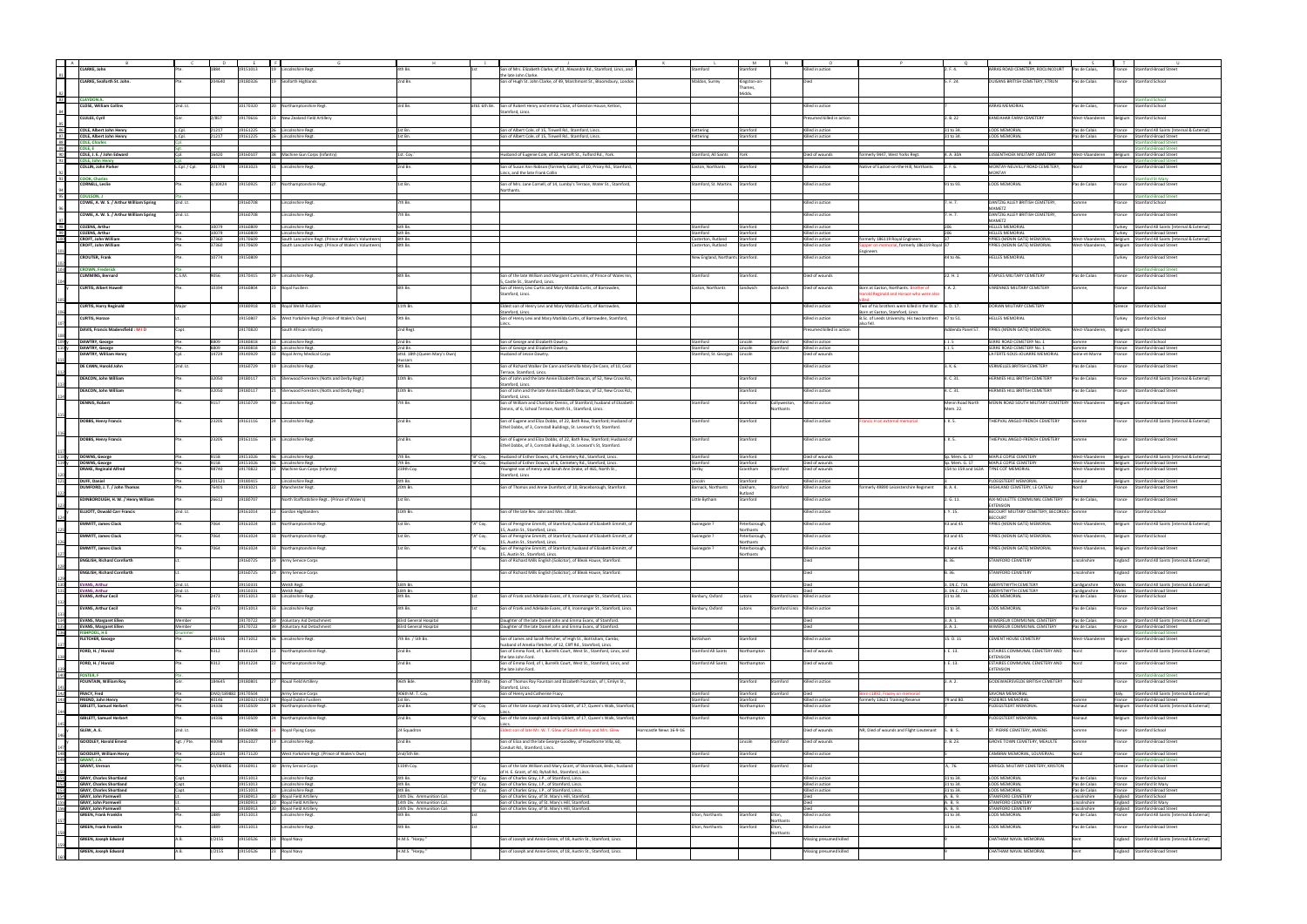| A                                             |                                                                 |                |                |                      |                                                             |                                  |                                                                                                                           |                                   |                       |             |                                    |                                                                                |                           |                                                            |                                     |                                                                                       |
|-----------------------------------------------|-----------------------------------------------------------------|----------------|----------------|----------------------|-------------------------------------------------------------|----------------------------------|---------------------------------------------------------------------------------------------------------------------------|-----------------------------------|-----------------------|-------------|------------------------------------|--------------------------------------------------------------------------------|---------------------------|------------------------------------------------------------|-------------------------------------|---------------------------------------------------------------------------------------|
| $\frac{161}{162}$                             | <b>GREEN, Lewis</b>                                             |                |                |                      | Inshire Regt                                                | Lst Bn.                          |                                                                                                                           |                                   |                       |             | lled in action                     |                                                                                |                           | PRES (MENIN GATE) MEMORIA                                  | est-Vlaandere                       | tamford-Broad Street<br>Belgium                                                       |
|                                               | GRIVEL, V.                                                      |                |                |                      |                                                             |                                  |                                                                                                                           |                                   |                       |             |                                    |                                                                                |                           |                                                            |                                     | nford School                                                                          |
| 163                                           | <b>HACK Harry</b><br><b>HALFORD, Samuel Henry</b>               | L.Cpl.         | 7282<br>40188  | 19141106<br>19171202 | Northamptonshire Regt                                       | 1st Bn.<br>2nd Bn.               | Son of the late J. Halford; husband of Kathleen Guy Halford, of 38,                                                       | Stamford, St. George<br>Stamford  | Peterborough          | antham      | Died of wounds<br>Killed in action |                                                                                | 2. H. 11.                 | YPRES TOWN CEMETERY EXTENSION<br><b>TYNE COT MEMORIAL</b>  | West-Vlaanderen,<br>West-Vlaanderen | Belgium Stamford-Broad Street<br>Stamford All Saints [Internal & External]<br>lelgium |
|                                               |                                                                 |                |                |                      | 29 Lincolnshire Regt                                        |                                  | mpingham Rd., Stamford, Lincs.                                                                                            |                                   | tamford               |             |                                    |                                                                                |                           |                                                            |                                     |                                                                                       |
|                                               | <b>HALFORD, Samuel Henry</b>                                    | L.Cpl.         | 40188          | 19171202             | 29 Lincolnshire Regt                                        | 2nd Bn.                          | Son of the late J. Halford; husband of Kathleen Guy Halford, of 38,                                                       | Stamford                          | Stamford              | Grantham    | Gilled in action                   |                                                                                |                           | TYNE COT MEMORIAL                                          | West-Vlaanderer                     | <b>Stamford-Broad Street</b><br>Belgium                                               |
|                                               |                                                                 |                |                |                      |                                                             |                                  | mpingham Rd., Stamford, Lincs.                                                                                            |                                   |                       |             |                                    |                                                                                |                           |                                                            |                                     |                                                                                       |
|                                               | <b>HALLAM, George</b>                                           |                | 3117           | 19160419             | <b>Lincolnshire Regt</b>                                    | 4th Bn.                          | Son of Mrs. A. Hallam, of 2, St. George's Square, Stamford, Lincs., and<br>he late Mr. A. Hallan                          | Easton                            | Stamford              |             | illed in action                    |                                                                                | and 4                     | ARRAS MEMORIAL                                             | as de Calais,                       | <b>Stamford-Broad Street</b><br>-rance                                                |
|                                               | <b>HARDING, James Mark Charles</b>                              |                | 201917         | 19171031             | <b>Lincolnshire Regt</b>                                    | 4th Bn.                          |                                                                                                                           | Rockingham                        | Stamford              |             | Died of wounds                     |                                                                                | .4.                       | BRUAY COMMUNAL CEMETERY EXTENSION Pas de Calais            |                                     | <b>Stamford-Broad Street</b><br>France                                                |
|                                               |                                                                 |                |                |                      |                                                             |                                  |                                                                                                                           |                                   |                       |             |                                    |                                                                                |                           |                                                            |                                     |                                                                                       |
| $\frac{168}{169}$                             | <b>HARE John Albert</b>                                         |                | 242242         | 19180427             | 39 West Yorkshire Regt. (Prince of Wales's Own)             | 1st/6th Bn.                      | Husband of Ethel Ann Hare                                                                                                 | Kitton, Rutland                   | Stamford              | Stanford    | Died                               |                                                                                | 42 to 47 and 162          | TYNE COT MEMORIAL                                          | West-Vlaanderen                     | Belgium Stamford                                                                      |
|                                               | <b>HARE John Albert</b>                                         |                | 242242         | 19180427             | 39 West Yorkshire Regt. (Prince of Wales's Own)             | 1st/6th Bn.                      | Husband of Ethel Ann Hare                                                                                                 | Kitton, Rutland                   | Stamford              | Stanford    | Died                               |                                                                                | 42 to 47 and 162          | <b>TYNE COT MEMORIAL</b>                                   | West-Vlaanderen                     | Belgium Stamford All Saints [Internal & External]                                     |
|                                               | <b>HARRIS, George Danie</b>                                     |                | 15006          | 19150925             | Somerset Light Infantry                                     | 8th Bn.                          |                                                                                                                           | Stamford                          | St. Pancras.<br>Aiddx | Stamford    | Killed in action                   | merly 12453, Duke of Cornwall's Light                                          | 38 and 39                 | <b>LOOS MEMORIAL</b>                                       | Pas de Calais                       | France Stamford All Saints [Internal & External]                                      |
|                                               | <b>HARRIS, George Daniel</b>                                    |                | 15006          | 19150925             | Somerset Light Infantry                                     | 8th Bn.                          |                                                                                                                           | Stamford                          | St. Pancras,          | Stamford    | Killed in action                   | rmerly 12453, Duke of Cornwall's Light 38 and 39                               |                           | <b>LOOS MEMORIAL</b>                                       | Pas de Calais                       | <b>Stamford-Broad Street</b><br>France                                                |
|                                               |                                                                 |                |                |                      |                                                             |                                  |                                                                                                                           |                                   | Middx                 |             |                                    |                                                                                |                           |                                                            |                                     |                                                                                       |
|                                               | <b>HARRISON, Henry</b>                                          | L.Cpl.         | 241519         | 19180527             | Sherwood Foresters (Notts and Derby Regt.)                  | 1st Bn.                          |                                                                                                                           | Stamford                          | Matlock,              | tamford     | Killed in action                   |                                                                                |                           | SOISSONS MEMORIAL                                          | Aisne                               | Stamford School<br>rance                                                              |
|                                               | <b>HARRISON, Henry</b>                                          | L.Cpl.         | 241519         | 19180527             | Sherwood Foresters (Notts and Derby Regt.)                  | 1st Bn.                          |                                                                                                                           | Stamford                          | erbyshin<br>Matlock.  | tamford     | Gilled in action                   |                                                                                |                           | SOISSONS MEMORIAL                                          | Aisne                               | <b>France</b><br>Stamford-Broad Street                                                |
|                                               |                                                                 |                |                |                      |                                                             |                                  |                                                                                                                           |                                   | erbyshir              |             |                                    |                                                                                |                           |                                                            |                                     |                                                                                       |
| 174                                           | <b>HAWKINS Ernest</b>                                           | Sgt.           | 200856         | 19170701             | 26 Lincolnshire Regt.                                       | 4th Bn.                          | Son of Mrs. M. Hawkins, of 44, St. Mary's St., Stamford, Lincs.                                                           |                                   | Stamford              |             | Killed in action                   |                                                                                | 19. B. 14.                | LOOS BRITISH CEMETERY                                      | Pas de Calais                       | France Stamford-Broad Street                                                          |
|                                               | <b>HAWLEY Samuel</b>                                            | L.Cpl.         | 2640           | 19150802             | Lincolnshire Regt.                                          | 4th Bn.                          | Son of Frederick and Eliza Hawley, of Denton, Grantham.; brother of                                                       | Grantham                          |                       | Denton      | Killed in action                   |                                                                                | 4. P. 6                   | SANCTUARY WOOD CEMETERY                                    | West-Vlaanderer                     | Stamford-Broad Street<br>Belgium                                                      |
|                                               |                                                                 |                |                |                      |                                                             |                                  |                                                                                                                           |                                   |                       |             |                                    |                                                                                |                           |                                                            |                                     |                                                                                       |
| 176<br>177                                    | <b>HAYRE, Cecil George</b><br><b>HEALEY Frank</b>               |                | 266197         | 19170607             | 20 Sherwood Foresters (Notts and Derby Regt.)               | 1st/7th Bn.                      | Son of Mrs. Mary Ann Hayre                                                                                                |                                   | Nottingham Stamford   |             | Killed in action                   | Cecil Hay in SDGW                                                              | XIX. B. 1.                | LOOS BRITISH CEMETERY                                      | Pas de Calais                       | France Stamford-Broad Street<br>amford School                                         |
|                                               | <b>IENNESSEY Richard John</b>                                   | L.Cpl.         | 2314           | 19150727             | South Lancashire Regt.                                      | 2ND Bn.                          | Son of Richard Hennessey, and the late Emily Hennessey.                                                                   | Clerkenwell, Middx                | lancester,            | tainford:   | lled in action                     |                                                                                | IX. B. 1.                 | /OORMEZEELE ENCLOSURE NO.3                                 | Vest-Vlaanderen                     | Stamford-Broad Street<br>Belgium                                                      |
|                                               |                                                                 |                |                |                      |                                                             |                                  |                                                                                                                           |                                   |                       |             |                                    |                                                                                |                           |                                                            |                                     |                                                                                       |
|                                               | <b>HIBBINS James William</b>                                    |                | 29791          | 19171123             | Yorkshire Regt. (Alexandra, Princess of Wales's Own).       | 13th Bn.                         |                                                                                                                           | Stamford                          | Stamford              |             | Killed in action                   | ormerly 32051 Sherwood Foresters                                               |                           | CAMBRAI MEMORIAL, LOUVERVAL                                | Nord                                | <b>France</b><br><b>Stamford-Broad Street</b>                                         |
|                                               |                                                                 |                |                |                      |                                                             |                                  |                                                                                                                           |                                   |                       |             |                                    | Nottinghamshire and Derbyshire Regiment)                                       |                           |                                                            |                                     |                                                                                       |
| 180                                           | <b>HICKLING, John Thomas</b>                                    |                |                |                      |                                                             |                                  |                                                                                                                           |                                   |                       |             |                                    |                                                                                |                           |                                                            |                                     | amford-Broad Street                                                                   |
|                                               | <b>HILL, Walter</b>                                             |                | 12015          | 19160130             | Lincolnshire Regt.                                          | 8th Bn.                          | lusband of Mary A. Hill, of 12, Frisby's Buildings, Stamford, Lincs.                                                      | Leicester                         | :amford               |             | illed in action                    |                                                                                | I. E. 25.                 | TE BONJEAN MILITARY CEMETERY,                              |                                     | Stamford-Broad Street<br>ance                                                         |
|                                               |                                                                 |                |                |                      |                                                             |                                  |                                                                                                                           |                                   |                       |             |                                    |                                                                                |                           | MENTIERE!                                                  |                                     |                                                                                       |
| 182                                           | <b>HISSEY, Maurice Henry</b><br><b>HITCHCOCK, George</b>        | Capt.          | 8470           | 19161026<br>19160809 | 32 Royal Berkshire Regt.<br>26 Lincolnshire Regt.           | 2nd Bn.<br>7th Bn.               | Son of A. Hissey and Mary D. Hissey<br>Son of Mrs. H. Hitchcock, of 44, Conduit Rd., Stamford, Lincs.                     | Warmington, Northants Stamford    |                       |             | Killed in action<br>Died of wounds |                                                                                | 11 D.<br>3. A. 7.         | THIEPVAL MEMORIAL<br>HEILLY STATION CEMETERY, MERICOURT-   | Somme<br>Somme                      | France Stamford-Broad Street<br>Stamford-Broad Street<br>rance                        |
|                                               |                                                                 |                |                |                      |                                                             |                                  |                                                                                                                           |                                   |                       |             |                                    |                                                                                |                           | 'ARRF                                                      |                                     |                                                                                       |
|                                               | <b>HODGETT, Arthur</b>                                          |                | 1789           | 19160704             | 24 Lincolnshire Regt.                                       | 4th Bn.                          | "D" Coy. 1st Eldest son of John and Alice Hodgett, of 50, Scotgate, Stamford, Lincs.                                      | Stamford                          | Stamford              |             | Killed in action                   |                                                                                | B. 5.                     | HANNESCAMPS NEW MILITARY CEMETERY Pas de Calais            |                                     | <b>Stamford-Broad Street</b><br>-rance                                                |
|                                               |                                                                 |                |                |                      |                                                             |                                  |                                                                                                                           |                                   |                       |             |                                    |                                                                                |                           |                                                            |                                     |                                                                                       |
|                                               | <b>HOLLIS Arthur Henry Joseph</b>                               |                | G/23111        | 19171202             | 19 The Queen's (Royal West Surrey Regt.)                    | 8th Bn.                          | Son of Arthur Samwells Hollis and Elizabeth Ann Hollis                                                                    | Lincoln, St Michaels              | Stamford              |             | Killed in action                   | merly 31769 Lincolns                                                           |                           | Pier and Face 5 D and THIEPVAL MEMORIAL                    |                                     | rance<br>Stamford St Mary                                                             |
|                                               | <b>HOLLIS Arthur Henry Joseph</b>                               |                | G/23111        | 19171202             | The Queen's (Royal West Surrey Regt.)                       | 8th Bn.                          | Son of Arthur Samwells Hollis and Elizabeth Ann Hollis                                                                    | Lincoln, St Michaels              | Stamford              |             | Killed in action                   | ormerly 31769 Lincolns                                                         |                           | Pier and Face 5 D and THIEPVAL MEMORIAL                    | somme                               | <b>Stamford-Broad Street</b><br>-rance                                                |
|                                               |                                                                 |                |                |                      |                                                             |                                  |                                                                                                                           |                                   |                       |             |                                    |                                                                                |                           |                                                            |                                     |                                                                                       |
|                                               | <b>HORSLEY Charles / Charley</b>                                |                | 24382          | 19180615             | 26 Machine Gun Corps (Infantry)                             | 46th Bn.                         | Son of Arthur and Emma Horsley                                                                                            | Birmingham                        | Stamford              |             | Killed in action                   | Vative of Barnack, Northants; formerly                                         | 11. E. 4.                 | FOUQUIERES CHURCHYARD EXTENSION                            | Pas de Calais                       | rance Stamford-Broad Street                                                           |
|                                               |                                                                 |                |                |                      |                                                             |                                  |                                                                                                                           |                                   |                       |             |                                    | 129 Regiment                                                                   |                           |                                                            |                                     |                                                                                       |
|                                               | <b>HOWARD, R</b><br><b>HOWARD, W</b>                            |                |                |                      |                                                             |                                  |                                                                                                                           |                                   |                       |             |                                    |                                                                                |                           |                                                            |                                     | ford-Broad Street<br>nford-Broad Street                                               |
| 188<br>189<br>190                             | <b>HOWARD, William</b>                                          | Pte.           | 9227           | 19150305             | Northamptonshire Regt.                                      | 2nd Bn.                          |                                                                                                                           | Stamford                          | Northampton           |             | Killed in action                   |                                                                                | 28 to 30                  | <b>ILE TOURET MEMORIAL</b>                                 | Pas de Calais                       | France Stamford-Broad Street                                                          |
|                                               | <b>HUDSON, Ernest</b>                                           |                | 51790          | 19180822             | 19 Lincolnshire Regt.                                       | 2nd Bn.                          | Son of Samuel and Sarah Hudson, of South Luffenham, Stamford.                                                             | South Luffenham                   | Stamford              | South       | Gilled in action                   |                                                                                |                           | VIS-EN-ARTOIS MEMORIAL                                     | Pas de Calais                       | Stamford School<br>rance                                                              |
|                                               |                                                                 |                |                |                      |                                                             |                                  |                                                                                                                           |                                   |                       | uffenha     |                                    |                                                                                |                           |                                                            |                                     |                                                                                       |
|                                               | <b>HUDSON, GW</b>                                               |                |                |                      |                                                             |                                  |                                                                                                                           |                                   |                       |             |                                    |                                                                                |                           |                                                            |                                     | nford-Broad Street                                                                    |
|                                               | HUDSON, J.H.<br><b>HUDSON, James Wallis</b>                     |                | 267675         | 19170920             | Northumberland Fusiliers                                    | 11th Bn.                         |                                                                                                                           | itamford                          | Leicester             |             | Gilled in action                   | nerly 33563, K.O.Y.L.I.                                                        | IX. C. 17.                | YPRES RESERVOIR CEMETERY                                   | West-Vlaanderen,                    | <b>Stamford-Broad Street</b><br>Belgium<br>ford-Broad Stree                           |
|                                               | HUDSON, Percy Oliver                                            |                | 242418         | 18181007             | <b>Lincolnshire Regt</b>                                    | 5th Bn.                          |                                                                                                                           |                                   | Stamford              |             | Died of wounds                     |                                                                                | 5. D. 4.                  | TINCOURT NEW BRITISH CEMETERY                              | omme                                | Stamford All Saints [Internal & External<br>France                                    |
|                                               | <b>HUDSON, Percy Oliver</b>                                     |                | 242418         | 18181007             | <b>Lincolnshire Regt</b>                                    | 5th Bn.                          |                                                                                                                           |                                   | Stamford              |             | Died of wounds                     |                                                                                | 5. D. 4.                  | TINCOURT NEW BRITISH CEMETERY                              | omme                                | stamford-Broad Street<br>France                                                       |
| 191<br>192<br>193<br>194<br>195<br>196<br>197 | <b>HUGHES J E</b>                                               |                |                |                      |                                                             |                                  |                                                                                                                           |                                   |                       |             |                                    |                                                                                |                           |                                                            |                                     | ford-Broad Stre                                                                       |
|                                               | <b>INGLE Arthur</b>                                             |                | 66669          | 19180411             | 17 Northumberland Fusiliers                                 | 1st/6th Bn                       | Son of Fanny Louisa Ingle, and the late George Felix Ingle.                                                               | Forrest Gate, ESS                 | Stamford              |             |                                    |                                                                                | Panel 2.                  | PLOEGSTEERT MEMORIAL                                       | Hainaut                             | lelgium Stamford St Mary                                                              |
|                                               | <b>INGLE Arthur</b>                                             |                | 66669          | 19180411             | Northumberland Fusiliers                                    | 1st/6th Bn.                      | Son of Fanny Louisa Ingle, and the late George Felix Ingle.                                                               | Forrest Gate, ESS                 | Stamford,             |             | Died                               |                                                                                | Panel 2.                  | PLOEGSTEERT MEMORIAL                                       | Hainaut                             | Belgium Stamford-Broad Street                                                         |
|                                               |                                                                 |                |                |                      |                                                             |                                  |                                                                                                                           |                                   |                       |             |                                    |                                                                                |                           |                                                            |                                     |                                                                                       |
| $\frac{200}{201}$                             | <b>INGRAM Edward</b>                                            |                | 28151          | 19170503             | East Yorkshire Regt.                                        | 11th Bn.                         |                                                                                                                           | Stamford                          | Stamford              |             | Killed in action                   | rmerly 3/183356, Lincs regt.                                                   | 4 and 5.                  | <b>ARRAS MEMORIAL</b>                                      | Pas de Calais                       | France<br>Stamford-Broad Street                                                       |
|                                               | <b>JACKSON, Herbert W.</b>                                      |                | 6256           | 19180420             |                                                             | 1st Bn.                          |                                                                                                                           |                                   |                       |             |                                    |                                                                                |                           | <b>CHOCQUES MILITARY CEMETERY</b>                          |                                     | amford School                                                                         |
|                                               | JACKSON, Thomas Douglas Benjamin                                | C.Q.M.S.       |                |                      | 38 Gordon Highlanders                                       |                                  | Son of A. D. Jackson, of 9, Red Lion Square, Bridge-of-Dee; husband of<br>Eliza Gilson Jackson                            | Lincoln, All Saints?<br>Stamford  | Stamford              |             | Killed in action                   | ong Service and Good Conduct Medal,<br>Served in the South African Campaign. ; | 3. C. 30.                 |                                                            | Pas de Calais                       | Stamford All Saints [Internal & External]<br><b>France</b>                            |
|                                               |                                                                 |                |                |                      |                                                             |                                  |                                                                                                                           |                                   |                       |             |                                    | ouglas Jackson on memorial                                                     |                           |                                                            |                                     |                                                                                       |
|                                               | JACKSON, Thomas Douglas Benjamin                                | C.Q.M.S.       | 6256           | 19180420             | 38 Gordon Highlanders                                       | 1st Bn.                          | Son of A. D. Jackson, of 9, Red Lion Square, Bridge-of-Dee; husband of                                                    | Lincoln, All Saints?              | Stamford              |             | Killed in action                   | ong Service and Good Conduct Medal,                                            | 3. C. 30.                 | <b>CHOCQUES MILITARY CEMETERY</b>                          | Pas de Calais                       | <b>Stamford-Broad Street</b><br>France                                                |
|                                               |                                                                 |                |                |                      |                                                             |                                  | Eliza Gilson Jackson                                                                                                      | Stamford                          |                       |             |                                    | Served in the South African Campaign.;                                         |                           |                                                            |                                     |                                                                                       |
| $rac{203}{204}$                               | <b>JENNINGS P.</b>                                              |                |                |                      |                                                             |                                  |                                                                                                                           |                                   |                       |             |                                    | ouglas Jackson on memorial                                                     |                           |                                                            |                                     | mford School                                                                          |
|                                               | JOHNSON, William Inglis                                         | Capt.          |                | 19151015             | 34 Lincolnshire Regt.                                       | 4th Bn.                          | Son of the late George Wolsey Johnson and Emma Mary Johnson, of                                                           |                                   |                       |             | Died of wounds                     |                                                                                | !. K. 8.                  | <b>BETHUNE TOWN CEMETERY</b>                               | Pas de Calais,                      | France Stamford All Saints [Internal & External]                                      |
|                                               |                                                                 |                |                |                      |                                                             |                                  | tamford, Lincs                                                                                                            |                                   |                       |             |                                    |                                                                                |                           |                                                            |                                     |                                                                                       |
|                                               | JOHNSON, William Inglis                                         | Capt.          |                | 19151015             | 34 Lincolnshire Regt.                                       | 4th Bn.                          | Son of the late George Wolsey Johnson and Emma Mary Johnson, of                                                           |                                   |                       |             | Died of wounds                     |                                                                                | 2. K. 8.                  | BETHUNE TOWN CEMETERY                                      | Pas de Calais,                      | France<br>Stamford St Mary                                                            |
|                                               |                                                                 |                |                |                      |                                                             |                                  | tamford, Lincs                                                                                                            |                                   |                       |             |                                    |                                                                                |                           |                                                            |                                     |                                                                                       |
|                                               | JOHNSON, William Inglis                                         | Capt.          |                | 19151015             | 34 Lincolnshire Regt.                                       | 4th Bn.                          | Son of the late George Wolsey Johnson and Emma Mary Johnson, of<br>tamford, Lincs                                         |                                   |                       |             | Died of wounds                     |                                                                                | 2. K. 8.                  | BETHUNE TOWN CEMETERY                                      | Pas de Calais                       | <b>Stamford-Broad Street</b><br>France                                                |
|                                               | JONES, Geoffrey Anthony St.John                                 |                |                | 19160614             | [27   Middlesex Regt. (Duke of Cambridge's Own)             | 4th Bn.                          | Son of Catherine Mary Jones, and the late Rev. A. H. Jones.                                                               |                                   |                       |             | Gilled in action                   | Barrister at Law (Lincoln's Inn). Returned to 3. M. 10                         |                           | DANTZIG ALLEY BRITISH CEMETERY,                            |                                     | rance<br><b>Stamford School</b>                                                       |
|                                               |                                                                 |                |                |                      |                                                             |                                  |                                                                                                                           |                                   |                       |             |                                    | serve from Penang, Malay States. Born at                                       |                           | <b>IAMETZ</b>                                              |                                     |                                                                                       |
|                                               |                                                                 |                |                |                      |                                                             |                                  |                                                                                                                           |                                   |                       |             |                                    | amford, Northants                                                              |                           |                                                            |                                     |                                                                                       |
| $\frac{208}{209}$                             | <b>KENNY Thomas Richard Henry</b>                               |                |                |                      |                                                             |                                  |                                                                                                                           |                                   |                       |             |                                    |                                                                                |                           |                                                            |                                     | amford All Saints [Internal & External]                                               |
|                                               | <b>NNY Thomas Richard Henry</b><br><b>KNIGHT Charles Ernest</b> | L.Col.         | 2336           |                      | 19151016 c24 Middlesex Regt. (Duke of Cambridge's Own)      | 4th Bn.                          | ion of George Henry and Harriet Adeliza Knigh                                                                             |                                   | Lutons                |             | Uppingham Died of wounds           | Born 1891, Uppingham                                                           | 4. C. 54.                 | <b>ILLERS COMMUNAL CEMETERY</b>                            | Pas de Calais                       | rance Stamford School                                                                 |
| 211<br>212<br>213                             | <b>LACK Robert Charles</b>                                      |                | 2483           | 19151013             | Lincolnshire Regt.                                          | 4th Bn.                          |                                                                                                                           |                                   | Lutons                | Stamford    | Killed in action                   |                                                                                | 31 to 34.                 | <b>LOOS MEMORIAL</b>                                       | Pas de Calais                       | France Stamford-Broad Street                                                          |
|                                               | <b>LANE, Cecil</b>                                              |                |                |                      |                                                             |                                  |                                                                                                                           |                                   |                       |             |                                    |                                                                                |                           |                                                            |                                     | nford-Broad Street                                                                    |
|                                               | <b>LANE, George</b>                                             |                | 9416           | 19141208             | 14 Lincolnshire Regt.                                       | 1st Bn.                          |                                                                                                                           | Duddington, Northants Stamford    |                       | Tetford     | Killed in action                   |                                                                                |                           | PRES (MENIN GATE) MEMORIAL                                 | West-Vlaanderen,                    | Belgium Stamford All Saints [Internal & External]                                     |
|                                               | 215 LANK Herbert                                                | Pte.           | 7617           |                      | 19150509 30 Northamptonshire Regt.                          | 1st Bn.                          | Son of the late S. and E. Lank; husband of Annie R. Lank                                                                  | Stamford, St. George Peterborough |                       |             | Killed in action                   |                                                                                | 28 to 30                  | LE TOURET MEMORIAL                                         | Pas de Calais                       | France Stamford-Broad Street                                                          |
|                                               | <b>LATTIMORE George Ernest</b>                                  |                | 55451          | 19180409             | 20 Northumberland Fusiliers                                 | 9th (Northumberland Hussars) Bn. | ion of Mr. and Mrs. W. E. Lattimore                                                                                       | <b>Nitterington Lodge</b>         | Stamford              |             | Gilled in action                   |                                                                                |                           | PLOEGSTEERT MEMORIAL                                       | lainaut                             | lelgium Stamford-Broad Street                                                         |
|                                               |                                                                 |                |                |                      |                                                             |                                  |                                                                                                                           |                                   |                       |             |                                    |                                                                                |                           |                                                            |                                     |                                                                                       |
|                                               | <b>LATTIMORE Robert C.</b>                                      |                |                |                      |                                                             |                                  |                                                                                                                           |                                   |                       |             |                                    |                                                                                |                           |                                                            |                                     | <b>Stamford All Saints [Internal &amp; External]</b>                                  |
|                                               | <b>LAVENDER Harry Foster</b><br><b>LAWLESS Austin</b>           |                | 18251          | 19161023<br>19161026 | 29 King's Own (Royal Lancaster Regt.)<br>Lincolnshire Regt. | 1st Bn.<br>'A" Coy<br>2nd Bn.    | Son of Mrs. Priscilla F. Lavender                                                                                         | Challens, CAM<br>Stamford         | Lincoln<br>Lincoln    | Hyson Green | Died of wounds                     |                                                                                | 5 D and 12 B<br>2. R. 26. | THIEPVAL MEMORIAL<br>GROVE TOWN CEMETERY, MEAULTE          | omme<br>mme                         | France Stamford St Mary<br>France Stamford-Broad Street                               |
|                                               | <b>LEAKEY, The Rev. Herbert Nettleton</b>                       | Chaplain 4th C |                | 19170724             | 27 Army Chaplains' Department                               |                                  | Son of Charles Monague and Agness Leakey,                                                                                 |                                   |                       |             |                                    |                                                                                | 4. C. 5.                  | DAR ES SALAAM WAR CEMETERY                                 |                                     | Tanzania Stamford School                                                              |
|                                               | <b>LEARY, Cyril Humphreys</b>                                   | Pte.           | 512480         | 19181105             | Royal Army Medical Corps                                    | 3rd London Field Ambulance       |                                                                                                                           |                                   | Lincoln               |             | Died                               |                                                                                | 105, 17                   | <b>BOURNE CEMETERY</b>                                     | Lincolnshire                        | England Stamford School                                                               |
| 210<br>217<br>218<br>220<br>221<br>222        | <b>LEETON Albert</b><br><b>LENTON James</b>                     | Pte.           | 38823<br>30090 | 19171014             | 19180508 Lincolnshire Regt.<br>24 Lincolnshire Regt.        | 2nd Bn.<br>7th Bn.               | Son of the late John Thomas and Alice Lenton, of 23, Lumby's Terrace,                                                     | Wittering<br>Stamford             | Stamford<br>Grantham  | Stamford    | Died of wounds<br>Died of wounds   |                                                                                | I.B. 84.<br>12. F. 9.     | LE CATEAU MILITARY CEMETERY<br>DOZINGHEM MILITARY CEMETERY | Nord<br>West-Vlaanderen             | France Stamford-Broad Street<br>Belgium Stamford-Broad Street                         |
|                                               |                                                                 |                |                |                      |                                                             |                                  | Water St., Stamford.                                                                                                      |                                   |                       |             |                                    |                                                                                |                           |                                                            |                                     |                                                                                       |
| $rac{223}{224}$                               | <b>LENTON John Frewin</b>                                       | L.Cpl.         | 2484           | 19151013             | 28 Lincolnshire Regt.                                       | 4th Bn                           | Son of Harry Samuel and Charlotte Lenton, of Stamford, Lincs.                                                             | Stamford                          | Lutons                | tamford     | Killed in action                   | ohn Erewin in SDGW                                                             | 31 to 34.                 | LOOS MEMORIAL                                              | Pas de Calais                       | France Stamford-Broad Street                                                          |
|                                               | <b>LENTON John Thomas</b>                                       |                | 10916          | 10160911             | 27 Lincolnshire Regt.                                       | 7th Bn.                          | Son of the late John Thomas and Alice Lenton, of 23, Lumby's Terrace,                                                     | Stamford                          | Stamford              |             | Killed in action                   |                                                                                | 10. A. 13.                | VOORMEZEELE ENCLOSURE NO.3                                 | West-Vlaanderer                     | Belgium Stamford-Broad Street                                                         |
|                                               | <b>LETTS John Herbert</b>                                       |                | 26947          | 19160916             | 35 Somerset Light Infantry                                  | 6th Bn.                          | Water St., Stamford,<br>Son of Jonas Letts                                                                                | Stamford                          | Stamford              |             | Killed in action                   | formerly 9/23085, Lincolnshire Regiment Pier and Face 2 A.                     |                           | THIEPVAL MEMORIAL                                          | Somme                               | Stamford-Broad Street<br>rance                                                        |
|                                               |                                                                 |                |                |                      |                                                             |                                  |                                                                                                                           |                                   |                       |             |                                    |                                                                                |                           |                                                            |                                     |                                                                                       |
|                                               | <b>LITTLEDIKE Ernest</b>                                        |                |                | 19160729             | 36 Australian Infantry, A.I.F.                              | 26th Bn.<br>'A" Coy              | Son of William and Caroline Littledike                                                                                    |                                   |                       |             | illed in action                    | Served as Lincoln; Born Stamford All Saints,                                   |                           | /ILLERS-BRETONNEUX MEMORIAL                                |                                     | Stamford All Saints [Internal & External]<br>rance                                    |
|                                               |                                                                 |                |                |                      |                                                             |                                  |                                                                                                                           |                                   |                       |             |                                    | nlisted 11th January 1915, aged 34years, 4                                     |                           |                                                            |                                     |                                                                                       |
|                                               |                                                                 |                |                |                      |                                                             |                                  |                                                                                                                           |                                   |                       |             |                                    | nonth, Timber feller, half-brother of Ethel<br>ttledvke                        |                           |                                                            |                                     |                                                                                       |
|                                               | <b>LITTLEDIKE Ernest</b>                                        |                | 607            | 19160729             | 36 Australian Infantry, A.I.F.                              | 26th Bn.<br>"A" Coy              | Son of William and Caroline Littledike                                                                                    |                                   |                       |             | Killed in action                   | Served as Lincoln; Born Stamford All Saints,                                   |                           | /ILLERS-BRETONNEUX MEMORIAL                                | Somme                               | France Stamford-Broad Street                                                          |
|                                               |                                                                 |                |                |                      |                                                             |                                  |                                                                                                                           |                                   |                       |             |                                    | enlisted 11th January 1915, aged 34years, 4                                    |                           |                                                            |                                     |                                                                                       |
|                                               |                                                                 |                |                |                      |                                                             |                                  |                                                                                                                           |                                   |                       |             |                                    | nonth, Timber feller, half-brother of Ethel                                    |                           |                                                            |                                     |                                                                                       |
|                                               | LOWE, C.                                                        |                |                |                      |                                                             |                                  |                                                                                                                           |                                   |                       |             |                                    | ittledvke                                                                      |                           |                                                            |                                     | tamford School                                                                        |
| $\frac{229}{230}$                             | LUCAS George Barton                                             |                | 108799         | 19180829             | 18 Durham Light Infantry                                    | H.M. Trawler "George Milburn."   | Son of William and Maria Ann Lucas                                                                                        |                                   | Lincoln               | Stamford    | Died                               |                                                                                | A. A. 14.                 | STAMFORD CEMETERY                                          | Lincolnshire                        | England Stamford-Broad Street                                                         |
|                                               | MAINWOOD, Montague                                              | Rifleman       | 42984          | 19180501             | Royal Irish Rifles                                          | 10th Bn.                         | on of Benjamin and Eliza Mainwood                                                                                         |                                   | <b>Grantham</b>       |             | Died of wounds                     | Clerk; formerly T/307926 A.S.C.                                                | V1. B. 9.                 | GRAND-SERAUCOURT BRITISH CEMETERY Aisne                    |                                     | <b>Stamford-Broad Street</b><br>rance                                                 |
|                                               |                                                                 |                |                |                      |                                                             |                                  |                                                                                                                           |                                   |                       |             |                                    |                                                                                |                           |                                                            |                                     |                                                                                       |
| 232                                           | <b>MARKS Alfred M</b>                                           |                |                |                      |                                                             |                                  |                                                                                                                           |                                   |                       |             |                                    |                                                                                |                           |                                                            |                                     | Stamford-Broad Street                                                                 |
|                                               | <b>MARKWICK William Percival</b>                                |                |                | 19180905             | Norfolk Regt.                                               | 5th Bn.                          |                                                                                                                           |                                   |                       |             | illed in action                    |                                                                                | . M. 9.                   | <b>ERONNE COMMUNAL CEMETERY</b><br><b>EXTENSION</b>        |                                     | Stamford All Saints [Internal & External]<br>rance                                    |
|                                               | <b>MARKWICK William Percival</b>                                |                |                | 19180905             | Norfolk Regt.                                               | 5th Bn.                          |                                                                                                                           |                                   |                       |             | Killed in action                   |                                                                                | V. M. 9.                  | PERONNE COMMUNAL CEMETERY                                  | Somme                               | <b>Stamford School</b><br>France                                                      |
|                                               |                                                                 |                |                |                      |                                                             |                                  |                                                                                                                           |                                   |                       |             |                                    |                                                                                |                           | EXTENSION                                                  |                                     |                                                                                       |
|                                               | <b>MARKWICK William Percival</b>                                |                |                | 19180905             | Norfolk Regt.                                               | 5th Bn.                          |                                                                                                                           |                                   |                       |             | Killed in action                   |                                                                                | V. M. 9.                  | PERONNE COMMUNAL CEMETERY<br><b>XTENSION</b>               | somme                               | Stamford, Broad Street<br>rance                                                       |
|                                               | <b>MARTIN, John William</b>                                     |                | 95295          | 19161203             | 36 Royal Army Medical Corps                                 |                                  | Son of John Henry and Ann Mary Martin                                                                                     | Banock, Northants                 | Grantham              |             | Died                               | Born at Barnack, Northants.                                                    | S. G. 10.                 | TAMFORD CEMETERY                                           | Lincolnshire                        | England Stamford All Saints [Internal & External]                                     |
| $\frac{233}{236}$                             | MARTIN, John William                                            | Pte.           | 95295          |                      | 19161203 36 Royal Army Medical Corps                        |                                  | Son of John Henry and Ann Mary Martin                                                                                     | Banock, Northants Grantham        |                       |             | Died                               | Born at Barnack, Northants.                                                    | S. G. 10.                 | STAMFORD CEMETERY                                          | incolnshire                         | England Stamford-Broad Street                                                         |
|                                               | <b>MASON, Harry Gorden</b>                                      |                | 1969           | 19150410             | 18 Lincolnshire Regt.                                       | 4th Bn.                          | Son of Mr. W. H. Mason, of Little Bytham, Grantham, Lincs.                                                                | Stamford                          | tamford               |             | Little Bytham Killed in action     |                                                                                | 2. H. 6.                  | LINDENHOEK CHALET MILITARY CEMETERY West-Vlaanderen        |                                     | Belgium Stamford St Mary                                                              |
|                                               |                                                                 |                |                |                      |                                                             |                                  |                                                                                                                           |                                   |                       |             |                                    |                                                                                |                           |                                                            |                                     |                                                                                       |
|                                               |                                                                 |                |                |                      |                                                             |                                  |                                                                                                                           |                                   |                       |             |                                    |                                                                                |                           |                                                            |                                     |                                                                                       |
|                                               | <b>MASON, Harry Gorden</b>                                      |                | 1969           | 19150410             | 18 Lincolnshire Regt.                                       | 4th Bn.                          | Son of Mr. W. H. Mason, of Little Bytham, Grantham, Lincs.                                                                | Stamford                          | Stamford              |             | Little Bytham Killed in action     |                                                                                | 2. H. 6.                  | LINDENHOEK CHALET MILITARY CEMETERY West-Vlaanderen        |                                     | Belgium Stamford-Broad Street                                                         |
|                                               |                                                                 |                |                |                      |                                                             |                                  |                                                                                                                           |                                   |                       |             |                                    |                                                                                |                           |                                                            |                                     |                                                                                       |
|                                               | <b>MEADWELL Albert George</b><br>241 MEDWELL Albert C           |                | 11473          | 19150816             | 26 Lincolnshire Regt                                        | 6th Bn.                          | Son of Mrs. Alberta E. M. E. Humberstone; stepson of William<br>nberstone, of Fern Cottage, Foundry Rd., Stamford, Lincs. | <b>Market Deeping</b>             |                       | Stamford    |                                    | age 22, born 1889, Mkt. Deeping,<br>heelwright's labourer-1911 Census          | D. 31.                    | CAIRO WAR MEMORIAL CEMETERY                                |                                     | Stamford-Broad Street<br>Egypt                                                        |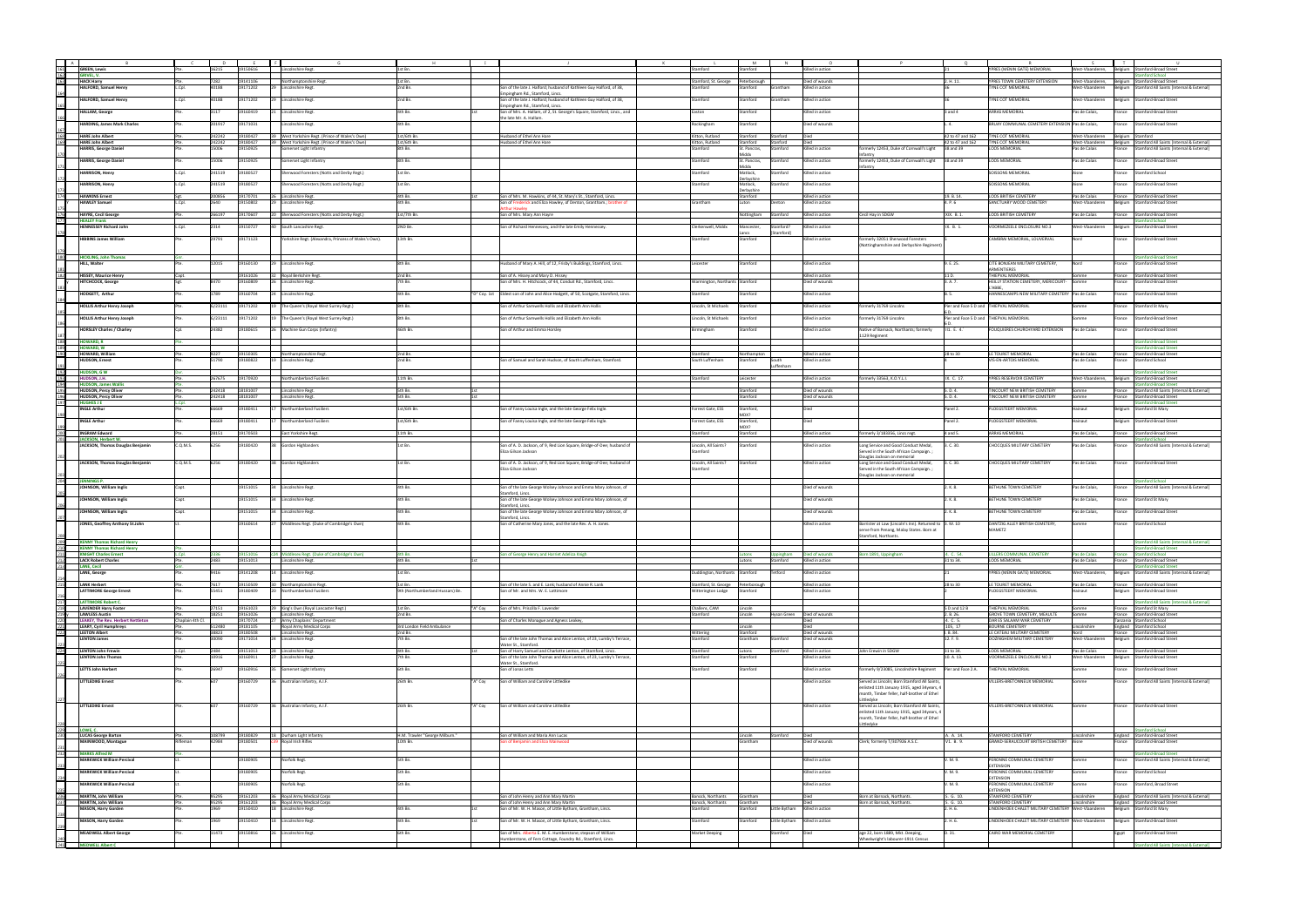| A                               |                                                                    |                     |                 |                      |                                                                          |                                                  |                                                                                                   |                                |                            |                                |                                             |                                                                                               |                                |                                                                               |                  |                                                                                                  |
|---------------------------------|--------------------------------------------------------------------|---------------------|-----------------|----------------------|--------------------------------------------------------------------------|--------------------------------------------------|---------------------------------------------------------------------------------------------------|--------------------------------|----------------------------|--------------------------------|---------------------------------------------|-----------------------------------------------------------------------------------------------|--------------------------------|-------------------------------------------------------------------------------|------------------|--------------------------------------------------------------------------------------------------|
|                                 | MIDDLETON, Edward                                                  |                     | S/50406         | 19180918             | Cameron Highlanders                                                      | 11th Bn.                                         | on of John William and Hannah Middlet                                                             | stamford St. George            |                            |                                | Gilled in action                            | merly 24290 Sherwood Foresters, 46550 Olot II, H. 39.<br>abour Corps; 1911-Age 22, born 1889, |                                | ERQUINGHEM-LYS CHURCHYARD<br><b>EXTENSION</b>                                 |                  | <b>Stamford-Broad Street</b><br>ance                                                             |
|                                 |                                                                    |                     |                 |                      |                                                                          |                                                  |                                                                                                   |                                |                            |                                |                                             | imford, Chemists Porter; 1891-64, North                                                       |                                |                                                                               |                  |                                                                                                  |
|                                 |                                                                    |                     |                 |                      |                                                                          |                                                  |                                                                                                   |                                |                            |                                |                                             | reet, Stamford                                                                                |                                |                                                                               |                  |                                                                                                  |
|                                 | MIDDLETON, John Thomas                                             |                     | 200807          | 19150530             | 19 Lincolnshire Regt.                                                    | 5th Bn.                                          | on of John William and Hannah Middleton                                                           | Stamford                       | Stamford                   |                                | Killed in action                            | 911- Age 15, Born 1896 Stamford, Errabd 3. C. 7.                                              |                                | FOUQUIERES CHURCHYARD EXTENSION                                               | Pas de Calais    | <b>Stamford-Broad Street</b><br>rance                                                            |
|                                 |                                                                    |                     |                 |                      |                                                                          |                                                  |                                                                                                   |                                |                            |                                |                                             | for Book Shop                                                                                 |                                |                                                                               |                  |                                                                                                  |
|                                 | <b>MILES Alfred</b>                                                |                     | 12099           | 19160215             | 22 Lincolnshire Regt.                                                    | th Bn.                                           | Son of Harry L. E. Miles and Nancy Miles, of Belmisthorpe, Stamford,                              | Selston                        | Stamford                   |                                | Killed in action                            |                                                                                               |                                | YPRES (MENIN GATE) MEMORIAL                                                   | West-Vlaanderen, | Belgium Stamford-Broad Street                                                                    |
|                                 | <b>MILES Herbert</b>                                               |                     | 11410           | 19150809             | Lincolnshire Regt.                                                       | 6th Bn.                                          | on of James and Mary Miles; Brother of Albert Ernest Miles                                        | Stamford                       | Stamford                   |                                |                                             | 911- Age 23, born Stamford 1888, Wood 44 to 46.                                               |                                | <b>HELLES MEMORIAL</b>                                                        |                  | Stamford All Saints [Internal & External]<br>Turkey                                              |
|                                 | <b>MILES Herbert</b>                                               |                     | 11410           | 19150809             | Lincolnshire Regt.                                                       | 6th Bn.                                          | on of James and Mary Miles; Brother of Albert Ernest Miles                                        | Stamford                       | Stamford                   |                                |                                             | 911- Age 23, born Stamford 1888, Wood 44 to 46.                                               |                                | HELLES MEMORIAL                                                               |                  | Turkey<br>Stamford-Broad Street                                                                  |
|                                 | <b>MINTON William George</b>                                       |                     | 10189           | 19150809             |                                                                          | 6th Bn.                                          |                                                                                                   | Newport, MON                   |                            |                                |                                             | 911: Age 14, born Newport Monmouth                                                            | 44 to 46.                      | <b>HELLES MEMORIAL</b>                                                        |                  |                                                                                                  |
|                                 |                                                                    |                     |                 |                      | 19 Lincolnshire Regt.                                                    |                                                  | Son of George Henry and the late Edith Minton, of 6, North St.,<br>Peterborough.                  |                                | Stamford                   |                                | Peterborough   Died of wounds               | 197, Scholar, residing 7 St. Mary's Street                                                    |                                |                                                                               |                  | Turkey<br><b>Stamford St Mary</b>                                                                |
|                                 | <b>MINTON William George</b>                                       |                     | 10189           | 19150809             | 19 Lincolnshire Regt.                                                    | 6th Bn.                                          | Son of George Henry and the late Edith Minton, of 6, North St.,                                   | Newport, MON                   | Stamford                   |                                | Peterborough   Died of wounds               | nford St Mary                                                                                 | 44 to 46.                      | <b>HELLES MEMORIAL</b>                                                        |                  | <b>Stamford-Broad Street</b><br>Turkey                                                           |
|                                 |                                                                    |                     |                 |                      |                                                                          |                                                  | eterboroug                                                                                        |                                |                            |                                |                                             |                                                                                               |                                |                                                                               |                  |                                                                                                  |
|                                 | <b>MOORE, William Victor</b>                                       |                     | 3842            | 19180405             | 26 Australian Infantry, A.I.F.                                           | 60th Bn.                                         | on of John William and Mary A Moore                                                               |                                |                            |                                | Presumed killed in action                   | Born Stamford, emigrated age 21;1911-Age<br>9, Fishmongers Assistant                          |                                | VILLERS-BRETONNEUX MEMORIAL                                                   | Somme            | France Stamford-Broad Street                                                                     |
|                                 | <b>MUNFORD, Henry</b>                                              |                     |                 |                      |                                                                          |                                                  |                                                                                                   |                                |                            |                                |                                             |                                                                                               |                                |                                                                               |                  | <b>Stamford-Broad Street</b>                                                                     |
| 250<br>251<br>252               | <b>MURPHY George</b><br><b>MURRAY Peter</b>                        |                     |                 |                      |                                                                          |                                                  |                                                                                                   |                                |                            |                                |                                             |                                                                                               |                                |                                                                               |                  | <b>Imford School</b><br>mford All Saints [Internal & External]                                   |
| 253                             | <b>MURRAY Peter</b>                                                |                     |                 |                      |                                                                          |                                                  |                                                                                                   |                                |                            |                                |                                             |                                                                                               |                                |                                                                               |                  | tamford-Broad Street                                                                             |
|                                 | <b>NEVINSON Humphrey Kaye Bonney</b>                               | 2nd. Lt.            |                 | 19150605             | 23 Manchester Regt.                                                      | 10th Bn.                                         | Son of Thomas Kaye Bonney Nevinson and Ethel Mary Nevinson                                        |                                |                            |                                | Killed in action                            |                                                                                               | 158 to 170                     | HELLES MEMORIAL                                                               |                  | Stamford-Broad Street<br>urkey                                                                   |
|                                 | <b>NEWBOLD Arthur</b>                                              |                     | 40788           | 19170725             | 30 Lincolnshire Regt.                                                    | 6th Bn.                                          | Husband of May Newbold, of 6, School Terrace, North St., Stamford.                                |                                | Stamford                   |                                | Died of wounds                              | <b>Newbolt on memorial</b>                                                                    | 2. H. 6.                       | <b>ESSEX FARM CEMETERY</b>                                                    | West-Vlaanderen  | Belgium Stamford-Broad Street                                                                    |
|                                 | <b>NEWBON Harry</b>                                                |                     | 9169            | 19170414             | 34 Lincolnshire Regt.                                                    | 1st Bn.                                          | Son of Robert and Matilda Newbon; husband of Hetty Newbon                                         | Stepney, Essex                 | Stepney, Essex             |                                | Died of wounds                              | Vative of Stamford.                                                                           | 1. B. 9.                       | <b>BOYELLES COMMUNAL CEMETERY</b>                                             | Pas de Calais,   | France Stamford All Saints [Internal & External]                                                 |
|                                 | <b>NEWBON Harry</b>                                                |                     | 9169            | 19170414             | 34 Lincolnshire Regt.                                                    | st Bn.                                           | Son of Robert and Matilda Newbon; husband of Hetty Newbon                                         | Stepney, Essex                 | stepney, Essex             |                                | Died of wounds                              | lative of Stamford.                                                                           | 1. B. 9.                       | <b>EXTENSION</b><br>BOYELLES COMMUNAL CEMETERY                                | Pas de Calais,   | rance<br><b>Stamford-Broad Street</b>                                                            |
|                                 |                                                                    |                     |                 |                      |                                                                          |                                                  |                                                                                                   |                                |                            |                                |                                             |                                                                                               |                                | <b>CTENSION</b>                                                               |                  |                                                                                                  |
| 258<br>259<br>260               | NEWMAN, Edward Arthur: M M<br><b>NICHOLLS John James</b>           |                     | 15817           | 19180718             | 29 Lincolnshire Regt.                                                    | 8th Bn.                                          | "D" Coy. Son of William Arthur and Anne Newman, of Stamford, Lincs.                               | Stamford                       | Stamford                   |                                | Killed in action                            |                                                                                               | 4. B. 13.                      | ST. AMAND BRITISH CEMETERY                                                    | Pas de Calais    | France Stamford-Broad Street<br><b>Stamford-Broad Street</b>                                     |
|                                 | <b>NICHOLLS John T</b>                                             |                     |                 |                      |                                                                          |                                                  |                                                                                                   |                                |                            |                                |                                             |                                                                                               |                                |                                                                               |                  | tamford All Saints [Internal & External]                                                         |
|                                 | <b>NICKERSON George Harry</b>                                      |                     | 489             | 19151013             | Lincolnshire Regt.                                                       | Ith Bn.                                          | Son of John Charles and Lucy Caroline Nickerson, of 20, Recreation<br>round Rd., Stamford, Lincs. | Stamford                       | itons                      | amford                         | illed in action                             |                                                                                               | 31 to 34.                      | LOOS MEMORIAL                                                                 | as de Calais     | <b>Stamford-Broad Street</b><br>rance                                                            |
| 262                             | <b>NOWERS John Anthony</b>                                         |                     | 19415           | 19170607             | 28 Royal Fusiliers (City of London Regt.)                                | 26th Bn.                                         | Son of E.H.R. and M.E.Nowers                                                                      | Market Harboro                 | Lincoln                    | Stamford                       | Killed in action                            |                                                                                               | XII1. J. 21.                   | VOORMEZEELE ENCLOSURE NO.3                                                    | West-Vlaanderen  | Belgium Stamford School                                                                          |
|                                 | <b>NOWERS John Anthony</b><br><b>OLDHAM Percy</b>                  |                     | 19415<br>1882   | 19170607<br>19160704 | 28 Royal Fusiliers (City of London Regt.)<br>21 Lincolnshire Regt.       | 26th Bn.<br>4th Bn.                              | Son of E.H.R. and M.E.Nowers<br>Son of Mrs. E. Oldham, of 2, Sunny Bank, East St., Stamford.      | Market Harboro<br>Stamford     | Lincoln<br>Stamford        | Stamford                       | Killed in action<br>Killed in action        |                                                                                               | XII1. J. 21.<br>E. 16.         | VOORMEZEELE ENCLOSURE NO.3<br>HANNESCAMPS NEW MILITARY CEMETERY Pas de Calais | West-Vlaanderen  | Belgium Stamford St Mary<br><b>Stamford-Broad Street</b><br>rance                                |
|                                 | <b>OSBORNE Alfred</b>                                              |                     | 2069            | 19150902             | 19 Lincolnshire Regt.                                                    | 4th Bn.                                          | Son of Andrew and Elizabeth Osborne, of 13, Keresdale Hospital,                                   | Boothby                        | Stamford                   |                                | Killed in action                            |                                                                                               | I. E. 15.                      | RAILWAY DUGOUTS BURIAL GROUND                                                 | West-Vlaanderen  | Belgium Stamford All Saints [Internal & External]                                                |
|                                 |                                                                    |                     |                 |                      |                                                                          |                                                  | tamforo                                                                                           |                                |                            |                                |                                             |                                                                                               |                                |                                                                               |                  |                                                                                                  |
|                                 | <b>OSBORNE Alfred</b>                                              |                     | 2069            | 19150902             | 19 Lincolnshire Regt.                                                    | 4th Bn.                                          | Son of Andrew and Elizabeth Osborne, of 13, Keresdale Hospital,<br>amford.                        | Boothby                        | Stamford                   |                                | Killed in action                            |                                                                                               | I. E. 15.                      | RAILWAY DUGOUTS BURIAL GROUND                                                 | West-Vlaanderen  | Belgium Stamford-Broad Street                                                                    |
|                                 | <b>OSBORNE John Robert</b>                                         |                     | 11323           | 19160707             | Sherwood Foresters (Notts and Derby Regt.)                               | 2nd Bn.                                          |                                                                                                   | Boothby                        | Derby                      | Stamford                       | Killed in action                            |                                                                                               |                                | 10 C 10 D and 11 A. THIEPVAL MEMORIAL                                         | Somme            | France Stamford All Saints [Internal & External]                                                 |
| 267<br>268<br>269               | <b>OSBORNE John Robert</b><br><b>OSBORNE Levi</b>                  | Pte.                | 11323<br>3/6358 | 19160707<br>19150101 | Sherwood Foresters (Notts and Derby Regt.)<br><b>East Yorkshire Regt</b> | 2nd Bn.<br>1st Bn.                               |                                                                                                   | Boothby<br>Grantham            | Derby<br>Hull              | Stamford<br>Stamford           | Killed in action<br>Killed in action        |                                                                                               |                                | 10 C 10 D and 11 A. THIEPVAL MEMORIAL<br>PLOEGSTEERT MEMORIAL                 | Somme<br>Hainaut | France Stamford-Broad Street<br>Belgium Stamford All Saints [Internal & External]                |
|                                 | <b>OSBORNE William Edward</b>                                      | L.Cpl.              | 5897            | 19141101             | <b>Lincolnshire Regt</b>                                                 | st Bn.                                           | Son of the late William Edward and Mary Ann Osborne, of Stamford,                                 | Stamford St Johns              | Grantham                   | Stamford                       | illed in action                             | Bert Osbourne on memorial                                                                     |                                | PRES (MENIN GATE) MEMORIAL                                                    | West-Vlaanderen, | Belgium Stamford-Broad Street                                                                    |
| 271                             | <b>PALMER, Edward</b>                                              |                     |                 |                      |                                                                          |                                                  | ncs.; husband of Lizzie Osborne                                                                   |                                |                            |                                |                                             |                                                                                               |                                |                                                                               |                  | tamford-Broad Street                                                                             |
| 272                             | PALMER, William A.<br><b>PARKER, Albert</b>                        |                     | 14755           | 19160318             | Lincolnshire Regt.                                                       | 8th Bn.                                          |                                                                                                   |                                | Stamford                   |                                | Died of wounds                              |                                                                                               | 9. F. 5.                       | CITE BONJEAN MILITARY CEMETERY,                                               | Nord             | Stamford All Saints [Internal & External]<br>Stamford All Saints [Internal & External]<br>rance  |
|                                 |                                                                    |                     |                 |                      |                                                                          |                                                  |                                                                                                   |                                |                            |                                |                                             |                                                                                               |                                | ARMENTIERES                                                                   |                  |                                                                                                  |
|                                 | <b>PARKER, Albert</b>                                              |                     | 14755           | 19160318             | Lincolnshire Regt.                                                       | sth Bn.                                          |                                                                                                   |                                | Stamford                   |                                | Died of wounds                              |                                                                                               | I. F. 5.                       | CITE BONJEAN MILITARY CEMETERY,<br>RMENTIERE!                                 | lord             | <b>Stamford-Broad Street</b><br>rance                                                            |
|                                 | PATRICK, Edward Henry                                              |                     | 70018           | 19170927             | 22 Sherwood Foresters (Notts and Derby Regt.)                            | 17th Bn.                                         | "A" Coy. Son of the late Mr. and Mrs. J. Patrick                                                  | Stamford                       | lincoln.                   | Stamford                       | Killed in action                            | ormerly 4492, Lincolnshire Regt.                                                              | XI1. F. 12.                    | HOOGE CRATER CEMETERY                                                         | West-Vlaanderen  | Belgium Stamford-Broad Street                                                                    |
| 275<br>276<br>277<br>278<br>279 | <b>PAYNE HJ</b><br>PEEL, George H                                  |                     |                 |                      |                                                                          |                                                  |                                                                                                   |                                |                            |                                |                                             |                                                                                               |                                |                                                                               |                  | ford-Broad Street<br>mford All Saints [Internal only                                             |
|                                 | PEEL, R E<br><b>PEEL, Roger E</b>                                  | Cpl.                |                 |                      |                                                                          |                                                  |                                                                                                   |                                |                            |                                |                                             |                                                                                               |                                |                                                                               |                  | mford-Broad Street                                                                               |
|                                 | PEPPER, John King                                                  |                     | 18147           | 19151129             | 27 Lincolnshire Regt.                                                    | ith Bn.                                          | Son of John King PEPPER, and Eliza Pepper, of 3, Young's Row, Sutton                              | Stamford                       | Stamford                   |                                | Killed in action                            |                                                                                               | .G. 10.                        | AZMAK CEMETERY, SUVLA                                                         |                  | tamford All Saints [Internal only]<br>Stamford-Broad Street<br>urkey                             |
|                                 | <b>PITT Leonard Ison</b>                                           |                     | B/1957          | 19150730             | 27 Rifle Brigade                                                         | 8th Bn.                                          | ridge, Wisbec                                                                                     | Poplar                         | St. Paul's                 | Leyton, Essex Killed in action |                                             | Native of Poplar, London; 1911: age 22,                                                       | 1. E. 16.                      | <b>BIRR CROSS ROADS CEMETERY</b>                                              | West-Vlaanderen  | Belgium Stamford School                                                                          |
|                                 |                                                                    |                     |                 |                      |                                                                          |                                                  |                                                                                                   |                                | Churchyard,                |                                |                                             | orn 1889, Assistant Master In Stamford                                                        |                                |                                                                               |                  |                                                                                                  |
|                                 | <b>PITT Leonard Ison</b>                                           | Set.                | B/1957          | 19150730             | 27 Rifle Brigade                                                         | 8th Bn.                                          |                                                                                                   | Poplar                         | <b>Aiddy</b><br>St. Paul's | Leyton, Essex Killed in action |                                             | Native of Poplar, London; 1911: age 22,                                                       | 1. E. 16.                      | <b>BIRR CROSS ROADS CEMETERY</b>                                              | West-Vlaanderen  | Belgium Stamford-Broad Street                                                                    |
|                                 |                                                                    |                     |                 |                      |                                                                          |                                                  |                                                                                                   |                                | hurchyard,                 |                                |                                             | orn 1889, Assistant Master In Stamford                                                        |                                |                                                                               |                  |                                                                                                  |
|                                 | <b>PLOWRIGHT, Robert</b>                                           |                     | 1967            | 19180413             | 19 Royal Guernsey Light Infantry                                         | 1st Bn.                                          |                                                                                                   | Stamford, St. Michael Stamford |                            |                                | Killed in action                            | formerly 36159 North Staffs Regiment                                                          | Stamford, Lincs.               | OUTTERSTEENE COMMUNAL CEMETERY                                                | <b>Nord</b>      | rance Stamford-Broad Street                                                                      |
|                                 | <b>RANSOME John Edwin</b>                                          | 2nd. Lt.            |                 | 19171212             | 24 Royal Flying Corps                                                    | 104 Sqdn and General List                        |                                                                                                   |                                |                            |                                | <b>Accidently killed</b>                    | John E. Ransom on memorial                                                                    |                                | EXTENSION, BAILLEUL<br>SKIRBECK QUARTER (ST. THOMAS)                          | Lincolnshire     | England Stamford All Saints [Internal only]                                                      |
|                                 |                                                                    |                     |                 |                      |                                                                          |                                                  |                                                                                                   |                                |                            |                                |                                             |                                                                                               |                                | HURCHYARD                                                                     |                  |                                                                                                  |
| 285                             | <b>RAWDEN E</b><br><b>RICE, Cecil Frank</b>                        | <b>Engine Room</b>  | M/7200          | 19160311             | 28 H.M. S/M "E30."                                                       | H.M. S/M "E30."                                  | Son of William and Mary Maria Rice, of Peterborough; Husband of Sarah                             |                                |                            |                                | Missing presumed killed                     | Charles N. on external memorial                                                               |                                | CHATHAM NAVAL MEMORIAL                                                        |                  | <b>Stamford-Broad Street</b><br>England Stamford All Saints [Internal & External]                |
|                                 |                                                                    | Artificer 4th Clas: |                 |                      |                                                                          |                                                  | <b>Elizabeth Rice</b>                                                                             |                                |                            |                                |                                             |                                                                                               |                                |                                                                               |                  |                                                                                                  |
| 287<br>287<br>288<br>289        | RICHARDSON, Robert Ronald                                          |                     | 16098           | 19150829             | York and Lancaster Regt.                                                 | 6th Bn.                                          |                                                                                                   | Stanwick                       | Doncaster Stamford         |                                | Died of wounds                              |                                                                                               | 171 to 173                     | <b>HELLES MEMORIAL</b>                                                        |                  | Turkey Stamford All Saints [Internal & External]                                                 |
|                                 | RICHARDSON, Ronald C.<br>ROBINSON, James                           |                     | 40875           | 19170817             | Leicestershire Regt.                                                     | ith Bn.                                          |                                                                                                   | Stamford                       | Stamford                   |                                | Killed in action                            |                                                                                               | Panel 42 to 44.                | LOOS MEMORIAL                                                                 | Pas de Calais    | <b>Stamford-Broad Street</b><br>France Stamford-Broad Street                                     |
|                                 | ROBINSON, Richard Major                                            |                     | 2493            | 19150602             | 17 Lincolnshire Regt.                                                    | 4th Bn.                                          | Son of Richard Luther and Lucy Ann [1901] Robinson, of The Pharmacy,                              | Scarborough, Yorks             | Lutons                     | Patrington,                    | Died of wounds                              | 1891: Grandson of Richard Mason Robinson East end. 182.                                       |                                | PATRINGTON (ST. PATRICK) CHURCHYARD Yorkshire                                 |                  | England Stamford-Broad Street                                                                    |
|                                 |                                                                    |                     |                 |                      |                                                                          |                                                  | Market Place, Patrington.                                                                         |                                |                            | arks.                          |                                             | nd Sarah Naomi Robinson, of 1 Bentley St<br>tamford age 13 born Scarborough 1898              |                                |                                                                               |                  |                                                                                                  |
|                                 | <b>ROFFE, George Francis</b>                                       |                     | 201202          | 19170502             | 27 Lincolnshire Regt.                                                    | 4th Bn.                                          | Husband of Elizabeth Ann Roffe, of 3, Thompson's Yard, Austin St.,                                | Illnois, USA                   | Stamford                   |                                | Killed in action                            | Rolfe in Soldiers Died                                                                        | Sp. Mem. 14.                   | ST. PATRICK'S CEMETERY, LOOS                                                  | Pas de Calais    | France Stamford-Broad Street                                                                     |
|                                 |                                                                    |                     |                 |                      |                                                                          |                                                  | tamford, Lincs.                                                                                   |                                |                            |                                |                                             |                                                                                               |                                |                                                                               |                  |                                                                                                  |
| 292                             | <b>ROLLINSON, Richard M.</b><br><b>ROLLITT, Stanhope</b>           |                     |                 | M2/191382 19181222   | 33 Royal Army Service Corps                                              | attd. Agricultural Park                          | Son of John and Sarah Ann Rollitt, of Navenby, Lincoln; husband of E. M                           | No entry in SDGW               |                            |                                | Died                                        |                                                                                               | 1086                           | MIKRA BRITISH CEMETERY, KALAMARIA                                             |                  | Stamford All Saints [Internal & External]<br>Stamford All Saints [Internal & External]<br>Greece |
|                                 |                                                                    |                     |                 |                      |                                                                          |                                                  |                                                                                                   |                                |                            |                                | Died                                        |                                                                                               | 1086                           |                                                                               |                  |                                                                                                  |
|                                 | ROLLITT, Stanhope                                                  |                     |                 | M2/191382 19181222   | 33 Royal Army Service Corps                                              | attd. Agricultural Park                          | Son of John and Sarah Ann Rollitt, of Navenby, Lincoln; husband of E. M.                          | No entry in SDGW               |                            |                                |                                             |                                                                                               |                                | MIKRA BRITISH CEMETERY, KALAMARIA                                             |                  | Stamford-Broad Street<br>Greece                                                                  |
|                                 | <b>RUDKIN, George William</b>                                      |                     | 3146            | 19151016             | Lincolnshire Regt.                                                       | 4th Bn.                                          | Son of William Rudkin, of 8. River Terrace, Ryehall, Slaneford, Lincs.                            |                                | Stamford                   | Ryhall                         | Died of wounds                              |                                                                                               | G.57.                          | CHOCQUES MILITARY CEMETERY                                                    | Pas de Calais    | France Stamford-Broad Street                                                                     |
|                                 | RUDKIN, John William                                               |                     | 10831           | 19170515             | Lincolnshire Regt.                                                       | 7th Bn.                                          | Son of Mrs. Mary Ann Rudkin, of 48. North Street, Stamford, Lincs.                                | Stamford                       | Stamford                   |                                | Killed in action                            |                                                                                               | Addenda Panel.                 | ARRAS MEMORIAL                                                                | Pas de Calais,   | France Stamford All Saints [Internal & External]                                                 |
|                                 | RUDKIN, John William                                               |                     | 10831           | 19170515             | Lincolnshire Regt.                                                       | 7th Bn.                                          | Son of Mrs. Mary Ann Rudkin, of 48, North Street, Stamford, Lincs.                                | Stamford                       | Stamford                   |                                | Killed in action                            |                                                                                               | Addenda Panel.                 | ARRAS MEMORIAL                                                                | Pas de Calais,   | Stamford-Broad Street<br>France                                                                  |
|                                 | <b>SALT, Edward</b>                                                |                     |                 |                      |                                                                          |                                                  |                                                                                                   |                                |                            |                                |                                             |                                                                                               |                                |                                                                               |                  | amford-Broad Street                                                                              |
| $\frac{297}{298}$               | SANDALL, William                                                   |                     | 59577           | 19180721             | 19 Durham Light Infantry                                                 | th Bn.                                           | Son of Mrs. C. Sandall                                                                            | Kettering                      | itamford                   |                                | illed in action                             | Villie in SDGW                                                                                | . A. 10                        | <b>JURMAS BRITISH CEMETERY</b>                                                | Marne            | Stamford-Broad Street<br>rance                                                                   |
| 300                             | <b>SAUNDERS, Ernest John</b><br><b>SAVAGE, George</b>              |                     | 96058           | 19180323             | 31 Sherwood Foresters (Notts and Derby Regt.)                            | 10th Bn.                                         | Son of Slater Savage and Mary Savage                                                              | Boston                         | Hounslow,                  | Bayswater.                     | Killed in action                            |                                                                                               |                                | <b>ARRAS MEMORIAL</b>                                                         | Pas de Calais    | nford-Broad Street<br>France<br>Stamford-Broad Street                                            |
|                                 |                                                                    |                     |                 |                      |                                                                          |                                                  |                                                                                                   |                                | Middx                      | Middx                          |                                             |                                                                                               |                                |                                                                               |                  |                                                                                                  |
|                                 | <b>SAVAGE, Lawrence</b>                                            |                     | 3149            | 19151013             | 21 Lincolnshire Regt.                                                    | 4th Bn.                                          | Son of Slater and Mary Savage, of 16, Stanley St., Stamford, Lincs.                               |                                | Stamford                   |                                | Killed in action                            |                                                                                               | 31 to 34.                      | LOOS MEMORIAL                                                                 | Pas de Calais    | Stamford-Broad Street<br>rance                                                                   |
|                                 | SAVAGE, William Arthur                                             |                     | 740956          | 19180921             | London Regt.                                                             | 5th Bn (Cyclist)                                 | lusband of Margaret E. Savage                                                                     | Bristol                        | Stanford                   |                                | illed in action                             |                                                                                               | I1. D. 2.                      | /ILLERS HILL BRITISH CEMETERY, VILLERS- Nord<br><b>SUISLAIN</b>               |                  | Stamford St Mary<br>France                                                                       |
|                                 | SAVAGE, William Arthur                                             |                     | 740956          | 19180921             | 28 London Regt.                                                          | 25th Bn (Cyclist)                                | Husband of Margaret E. Savage                                                                     | Bristol                        | Stanford                   |                                | Killed in action                            |                                                                                               | 11. D. 2.                      | VILLERS HILL BRITISH CEMETERY, VILLERS- Nord                                  |                  | France Stamford-Broad Street                                                                     |
|                                 | <b>SCARBER, Charles Robert</b>                                     |                     | 250188          | 19180909             |                                                                          |                                                  |                                                                                                   | Stamford                       | Stratford                  |                                | Died                                        | rmerly 22376, Lincs; 470400 in SDGW                                                           | Q. J. 14.                      | <b>SUISLAIN</b><br>STAMFORD CEMETERY                                          | .incolnshire     | England Stamford-Broad Street                                                                    |
| 304<br>305<br>306<br>307        | <b>SCHOLES, Harold W.</b><br><b>SCHOLES, Harold W.</b>             |                     |                 |                      |                                                                          |                                                  |                                                                                                   |                                |                            |                                |                                             |                                                                                               |                                |                                                                               |                  | Stamford All Saints [Internal & External]                                                        |
|                                 | <b>SENESCALL Thomas Francis</b>                                    |                     | 41221           | 19170826             | 19 Suffolk Regt.                                                         | 1th Bn.                                          | on of Thomas William and Hetty Senescall                                                          | Bedford                        | itamford                   |                                | Killed in action                            | ank T on internal memorial, formerly                                                          | 1. C. 18.                      | ARGICOURT BRITISH CEMETERY                                                    |                  | <b>Stamford-Broad Street</b><br>Stamford All Saints [Internal & External]<br>ance                |
|                                 | <b>SENESCALL Thomas Francis</b>                                    |                     | 41221           | 19170826             | 19 Suffolk Regt.                                                         | 11th Bn.                                         | Son of Thomas William and Hetty Senescall                                                         | Bedford                        | Stamford                   |                                | Killed in action                            | R/6/5747 T.R.<br>ormerly TR/6/5747 T.R.                                                       | 1. C. 18.                      | HARGICOURT BRITISH CEMETERY                                                   | Aisne            | France Stamford School                                                                           |
| 308<br>309<br>310               | <b>SENESCALL Thomas Francis</b>                                    |                     | 41221           | 19170826             | 19 Suffolk Regt.                                                         | 11th Bn.                                         | Son of Thomas William and Hetty Senescall                                                         | Bedford                        | Stamford                   |                                | Killed in action                            | merly TR/6/5747 T.R.                                                                          | 1. C. 18.                      | HARGICOURT BRITISH CEMETERY                                                   | Aisne            | France Stamford-Broad Street                                                                     |
|                                 | <b>SHEFFIELD, Percy Thomas</b>                                     |                     | 3416            | 19180412             | 28 Australian Infantry, A.I.F.                                           | 34th Bn.                                         | Son of Thomas and Susan Sheffield                                                                 |                                |                            |                                | resumed killed in action                    |                                                                                               |                                | VILLERS-BRETONNEUX MEMORIAL                                                   | <b>Omme</b>      | France Stamford All Saints [Internal & External]                                                 |
|                                 | <b>SHEFFIELD, Percy Thomas</b>                                     |                     | 3416            | 19180412             | 28 Australian Infantry, A.I.F.                                           | 34th Bn.                                         | Son of Thomas and Susan Sheffield                                                                 |                                |                            |                                | esumed killed in action                     |                                                                                               |                                | /ILLERS-BRETONNEUX MEMORIAL                                                   | mme              | France Stamford-Broad Street                                                                     |
|                                 | SHELTON, FJ.                                                       |                     | 201966          | 19181103             | 25 Lincolnshire Regt.                                                    | 8th Bn.                                          | Son of Mrs. Elizabeth Shelton, of 16. Melbourne Rd., Stamford, Lincs.                             | No entry in SDGW               |                            |                                | Died                                        |                                                                                               | A. 21.                         | GHISSIGNIES BRITISH CEMETERY                                                  | Nord             | France Stamford All Saints [Internal & External]                                                 |
|                                 | SHELTON, FJ.                                                       |                     | 201966          | 19181103             | 25 Lincolnshire Regt.                                                    | 8th Bn.                                          | Son of Mrs. Elizabeth Shelton, of 16, Melbourne Rd., Stamford, Lincs.                             | No entry in SDGW               |                            |                                | Died                                        |                                                                                               | A. 21.                         | GHISSIGNIES BRITISH CEMETERY                                                  | Nord             | Stamford-Broad Street<br>rance                                                                   |
|                                 |                                                                    |                     |                 |                      |                                                                          |                                                  |                                                                                                   |                                |                            |                                |                                             |                                                                                               |                                |                                                                               |                  |                                                                                                  |
| $\overline{315}$                | <b>SHELVEY Harry</b><br>SHEPHERD, Stanley Le Fleming : M C and Bar | Major               | 27032           | 19161018<br>19190810 | King's Own Royal Lancaster Regt.<br>Northamptonshire Regt                | st Bn.<br>6th Bn. attd. 45th Bn. Royal Fusiliers |                                                                                                   | Nottingham                     | Stamford                   |                                | Killed in action<br>esumed killed in action | buried Yakovlevskoe Chyd. Extn.).                                                             | 5 D and 12 B<br>Sp. Mem. B122. | THIEPVAL MEMORIAL<br>ARCHANGEL ALLIED CEMETERY                                | Somme            | France Stamford-Broad Street<br>Stamford School<br>tussia                                        |
| $\frac{310}{317}$               | <b>SHIELD JT</b>                                                   |                     |                 |                      |                                                                          |                                                  |                                                                                                   |                                |                            |                                |                                             |                                                                                               |                                |                                                                               |                  | <b>Stamford-Broad Street</b>                                                                     |
|                                 | SHILLAKER, Harold                                                  | L.Cpl.              | 2497            | 19151013             | 22 Lincolnshire Regt.                                                    | 4th Bn.                                          | "A" Coy. 1st Son of Georgiana Shillaker, of 7, St. Peter's Hill, Stamford, Lincs., and            | Uffington                      | Luton                      | Deeping                        | Killed in action                            |                                                                                               | 31 to 34.                      | LOOS MEMORIAL                                                                 | Pas de Calais    | Stamford-Broad Street<br>rance                                                                   |
|                                 | 319 SISMORE Charles                                                |                     |                 |                      | 19151013 Lincolnshire Regt.                                              | 4th Bn.                                          | the late George Shillaker.                                                                        | Stamford                       | Stamford                   |                                | Killed in action                            |                                                                                               | 31 to 34.                      | LOOS MEMORIAL                                                                 | Pas de Calais    | France Stamford-Broad Street                                                                     |